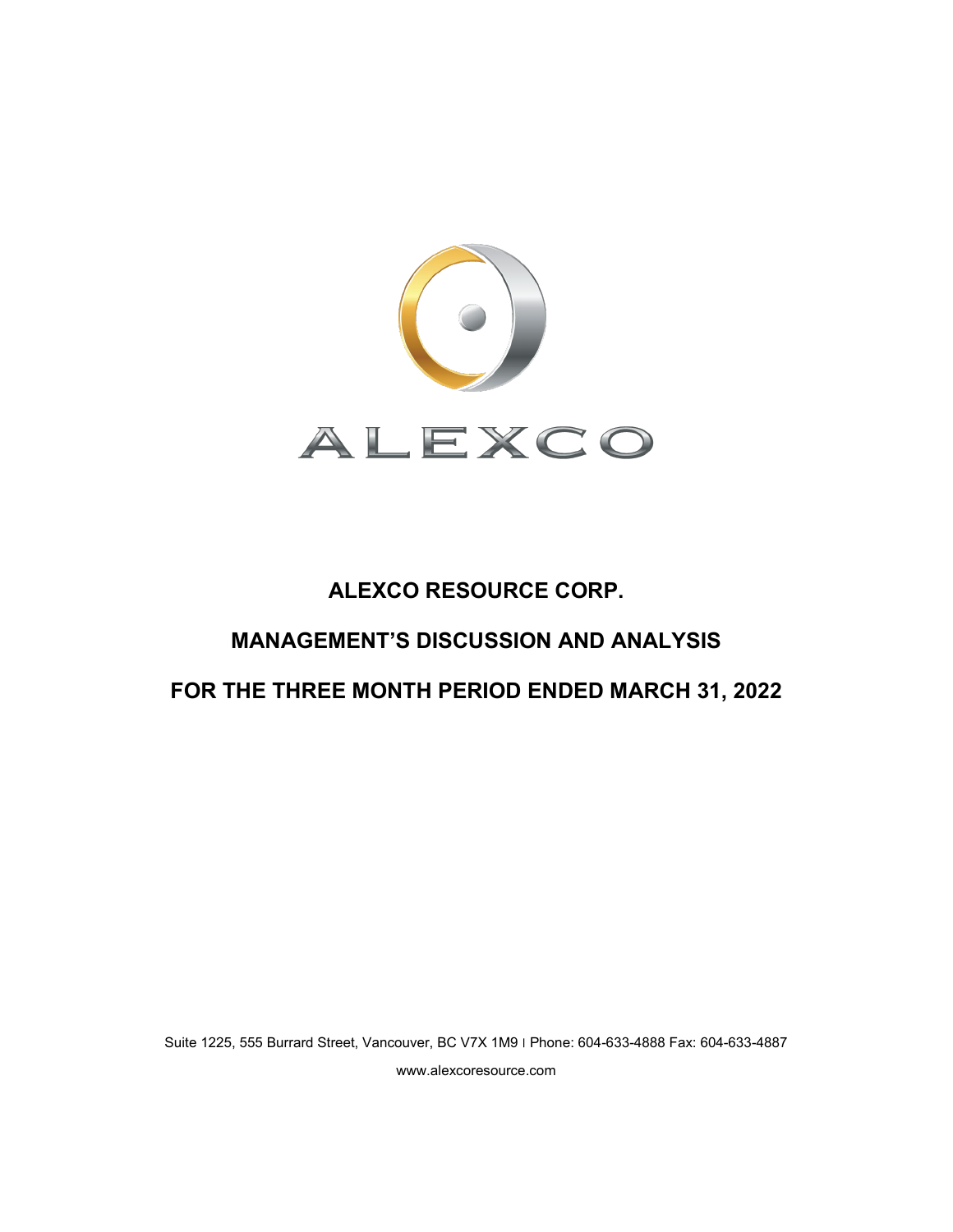# **TABLE OF CONTENTS**

| 14. CAUTIONARY STATEMENT REGARDING FORWARD-LOOKING STATEMENTS  15        |
|--------------------------------------------------------------------------|
|                                                                          |
| 16. TECHNICAL DISCLOSURE CAUTIONARY NOTE TO U.S. INVESTORS - INFORMATION |

 $\left( \cdot \right)$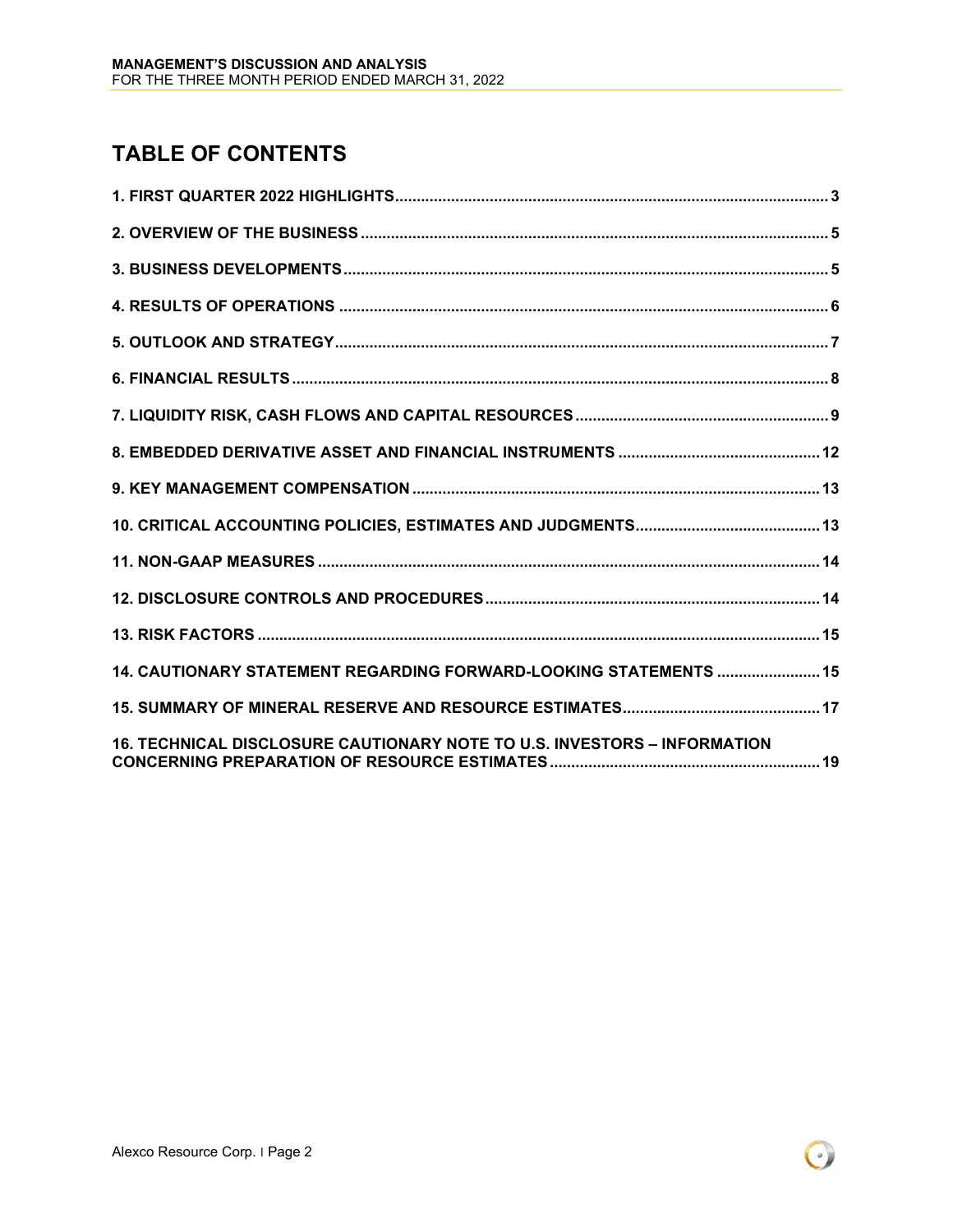This Management's Discussion and Analysis ("MD&A") of Alexco Resource Corp. ("Alexco" or the "Corporation") is dated May 12, 2022 and provides an analysis of Alexco's unaudited interim condensed consolidated financial statements for the three month period ended March 31, 2022 ("Q1 2022") compared to the three month period ended March 31, 2021 ("Q1 2021"). This MD&A will also refer to certain periods including the three months ended December 31, 2021 ("Q4 2021") and the year ended December 31, 2021 ("FY 2021").

The following information should be read in conjunction with the Corporation's March 31, 2022 unaudited interim condensed consolidated financial statements with accompanying notes, which have been prepared in accordance with IAS 34 Interim Financial Reporting, and with the Corporation's audited consolidated financial statements with accompanying notes and related MD&A for the fiscal year ended December 31, 2021, which were prepared in accordance with International Financial Reporting Standards as issued by the International Accounting Standards Board ("IFRS"). The interim financial statements follow the same accounting policies and methods of computation as compared with the most recent fiscal financial statements. All dollar figures are expressed in Canadian dollars unless otherwise stated. These documents and additional information on the Corporation are available on the Corporation's website at [www.alexcoresource.com](http://www.alexcoresource.com/) and on the SEDAR website at [www.sedar.com](http://www.sedar.coma/) and Edgar website at [www.sec.gov.](http://www.sec.gov/)

Except where specifically indicated otherwise, the disclosure in this MD&A of scientific and technical information regarding exploration projects on Alexco's mineral properties has been reviewed and approved by Alan McOnie, FAusIMM, while that regarding mine development, operations and mineral resources has been reviewed and approved by Sebastien D. Tolgyesi, P.Eng., P.Geo., Keno Hill Operations Manager, both of whom are Qualified Persons as defined by National Instrument 43-101 – *Standards of Disclosure for Mineral Projects* ("NI 43-101").

# <span id="page-2-0"></span>**1. FIRST QUARTER 2022 HIGHLIGHTS**

#### *Corporate*

- The Corporation reported revenues of \$2,796,000 for Q1 2022 compared to \$3,813,000 for Q1 2021. Mining operations revenue, net of streaming payments related to the Wheaton Precious Metals Corp. ("Wheaton") silver purchase agreement ("SPA"), in Q1 2022 was \$2,052,000 and was derived from concentrate sales from ore sourced from the Bermingham and Flame & Moth mines. In Q1 2022, the Corporation also recognized reclamation management revenue of \$744,000.
- The Corporation reported a net loss of \$11,316,000 for Q1 2022 which was primarily attributable to a fair value loss on the embedded derivative asset related to the Wheaton SPA of \$5,612,000 and a gross loss from mining operations of \$3,222,000. Net income of \$4,159,000 for Q1 2021 was primarily from a fair value gain on the embedded derivative asset related to the Wheaton SPA of \$3,009,000 and a \$4,500,000 gain on sale of its net smelter return ("NSR") royalty in Golden Predator Exploration Ltd.'s ("Golden Predator") Brewery Creek Project.
- The Corporation reported an adjusted net loss of \$5,704,000 for Q1 2022 compared to adjusted net income of \$1,150,000 for Q1 2021. Adjusted net loss and adjusted net income excludes the amounts recorded with respect to the fair value adjustment on the embedded derivative asset related to the Wheaton SPA (see "Non-GAAP Measures").
- The Corporation reported an operating loss of \$6,251,000 for Q1 2022 compared to \$3,054,000 for Q1 2021. The operating loss for Q1 2022 was related to an increased gross loss from mining operations, primarily attributable to significantly reduced productivity due to a rise in COVID-19 cases at Keno Hill (requiring employee and contractor isolation) as well as reduced equipment availability primarily related to maintenance supply chain delays. The operating loss for Q1 2022 included a gross loss from mining operations of \$3,222,000, a write-down of inventories to net realizable value of \$1,308,000, and corporate general and administrative expenses of \$1,799,000, which includes non-cash costs related to share-based compensation and amortization and depreciation expenses.
- The Corporation's cash and cash equivalents as at March 31, 2022 totaled \$5,637,000 compared to \$9,933,000 as at December 31, 2021, while net working capital totaled (\$7,072,000) compared to \$1,389,000 as at December 31, 2021 (see "Non-GAAP Measures"). The Corporation's restricted cash and deposits as at March 31, 2022 and December 31, 2021 totaled \$2,990,000. As of the date of this MD&A, the Corporation's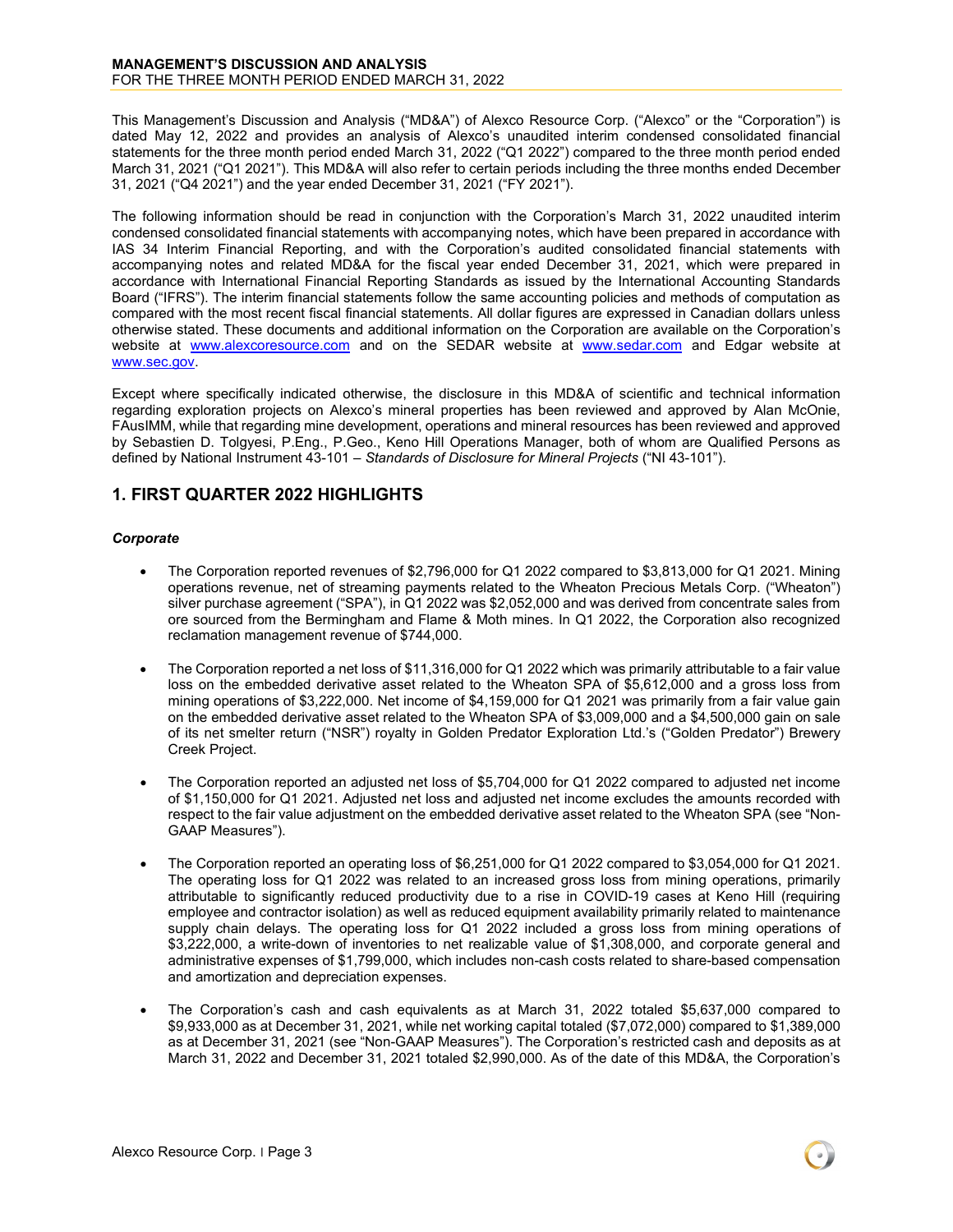cash balance is approximately \$23,000,000 which is inclusive of the proceeds of financing activities as outlined in the subsequent events discussion below.

• On September 23, 2021 and subsequently on January 18, 2022, the Corporation and its offtaker amended the existing offtake agreement to allow for an unsecured revolving credit facility (the "Facility") for up to US\$10,000,000. In March 2022, the Corporation received a prepayment of US\$5,000,000. Subsequent to period-end, the Corporation received a further prepayment of US\$5,000,000.

#### *Mine Operations and Exploration*

- Ramp-up of mining and milling operations continued in Q1 2022 but at a slower rate due to several factors including reduced workforce availability due to a rise in COVID-19 cases at Keno Hill and reduced equipment availability primarily related to supply chain delays for critical parts and components for underground equipment. Q1 2022 site operations include:
	- $\circ$  At the Bermingham mine, longhole stoping of ore continued at the 1150 level. In Q1 2022, 4,575 ore tonnes were mined from the Bermingham mine of which 1,666 ore tonnes were mined in March.
	- $\circ$  At the Flame & Moth mine, the primary ramp reached the first two ore access levels with initial cut and fill ore production achieved in January 2022. In Q1 2022, 3,517 ore tonnes were mined from the Flame & Moth mine of which 1,972 ore tonnes were mined in March. In addition, in Q1 2022 a primary ventilation and secondary escape raise was completed to surface, and installation of ladders and services began as scheduled. This raise will be fully operational in the second quarter of 2022 ("Q2 2022") allowing for expanded activity underground as scheduled.
	- o The Keno District mill operated on a reduced schedule in Q1 2022. Additional optimization and metallurgical adjustments to the mill were made in anticipation of mill ore feed transitioning to a blend of ore between the Bermingham and Flame & Moth mines in Q1 2022. Increased ore dilution was experienced at both mines in Q1 2022, due to local overbreak in longhole activity at the Bermingham mine and increased must-take waste in peripheral ore in the 815 and 835 levels at the Flame & Moth mine. In both cases improvement and return to higher grades and more normal dilution ratios is expected in Q2 2022.
	- $\circ$  The Corporation capitalized expenditures for underground infrastructure including primary ramp access totaling \$11,823,000 during Q1 2022.
- The overall ramp-up plan at Keno Hill is running behind schedule. The Corporation notes that the COVID-19 workforce constraints experienced during Q1 2022 have significantly eased into Q2 2022, and steps have been taken, such as the stockpiling of critical supplies, to mitigate supply chain interruptions and restore equipment availability to more normal levels.
- On January 18, 2022, the Corporation reported the expansion of the Bermingham Indicated Resource (see press release dated January 18, 2022, entitled "Alexco Reports 43% Expansion of Bermingham Indicated Resource to 47 Million Ounces of Silver at 939 Grams per Tonne; Remains Open").

#### *Other Activities*

• On January 27, 2022, the Corporation completed an equity financing and issued 2,129,685 flow-through shares with respect to "Canadian exploration expenses" (the "CEE Shares") priced at \$2.70 per CEE Share, and 1,480,740 flow-through shares with respect to "Canadian development expenses" (the "CDE Shares") priced at \$2.33 per CDE Share, for aggregate gross proceeds of \$9,200,274.

#### *Subsequent to Period-End*

- On April 13, 2022, the Corporation completed a non-brokered private placement offering of 7,473,495 common shares at a price of \$1.75 per share, resulting in gross proceeds of \$13,078,616.
- On April 28, 2022, the Corporation received a further prepayment of US\$5,000,000 under the Facility.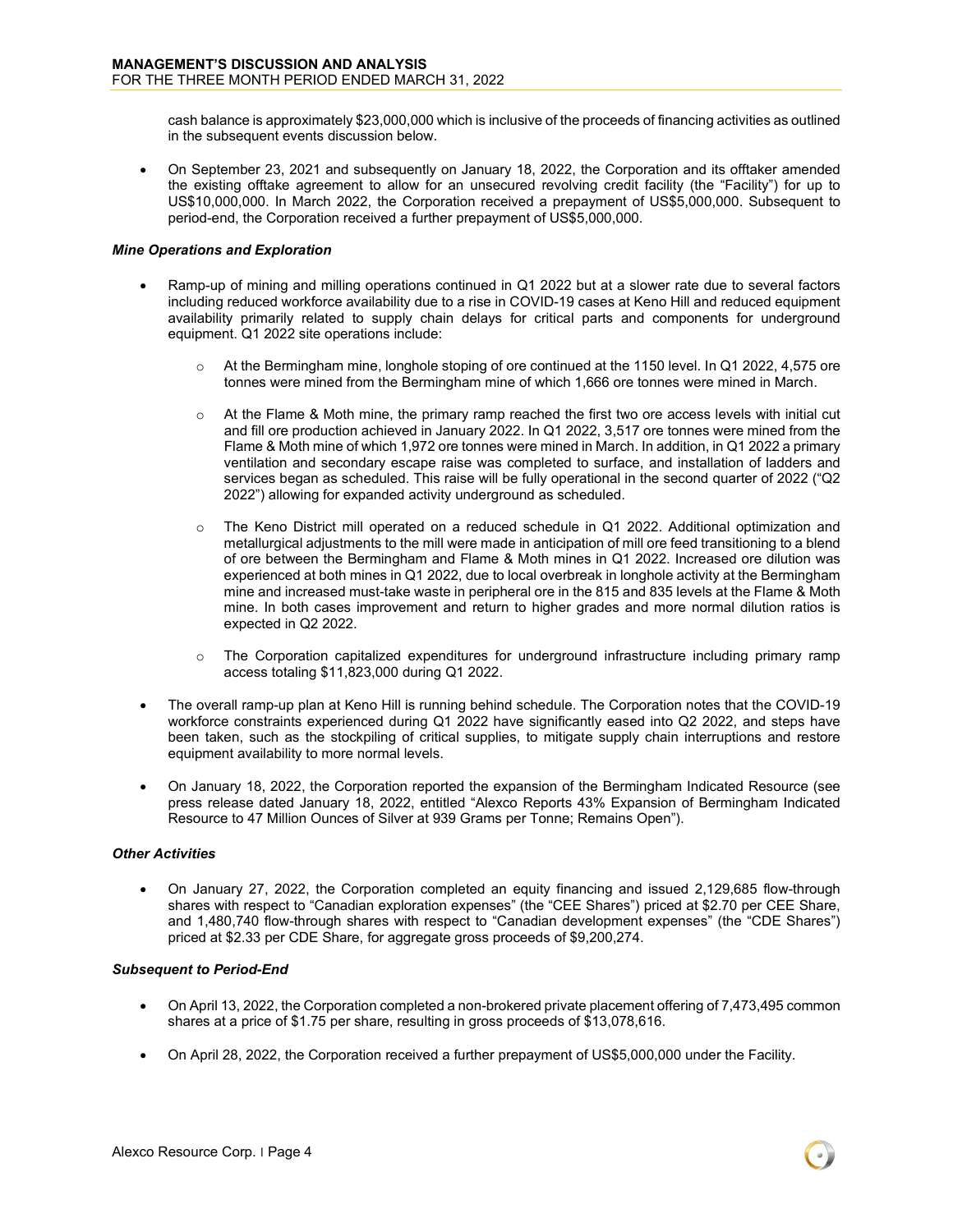• On April 29, 2022, the Corporation sold to Victoria Gold Corp. ("Victoria") all of its rights, benefits and interests in and to the remaining option consideration payable to Alexco by Banyan Gold Corp. ("Banyan") under the option agreement with Banyan in exchange for 447,142 shares of Victoria. On May 4, 2022, the Victoria shares were sold for net proceeds of \$6,000,000 after selling costs and commissions.

# <span id="page-4-0"></span>**2. OVERVIEW OF THE BUSINESS**

The Corporation owns the majority and most prospective part of the historic Keno Hill Silver District ("Keno Hill" or the "District"), located in Canada's Yukon Territory. The Bellekeno silver mine, a high-grade silver operation, commenced commercial production at the beginning of 2011 and was Canada's only operating primary silver mine from 2011 to 2013, producing a total of 5.6 million ("M") ounces ("oz") of silver during the 2010 – 2013 period. In June 2020, the Corporation announced it was moving forward with final development of its mines at Keno Hill, including mining from the Bellekeno, Flame & Moth, and Bermingham deposits. Ore mining from the Bellekeno mine occurred between November 2020 and October 2021. Ore mining from the Bermingham mine commenced in August 2021. Ore mining from the Flame & Moth mine commenced January 2022.

Keno Hill lies within the traditional territory of the First Nation of Na-Cho Nyak Dun ("FNNND"). Alexco is party to a Comprehensive Cooperation and Benefits Agreement with the FNNND, setting out common understandings, obligations and opportunities arising from all of Alexco's activities within the District including exploration, care and maintenance, historic District closure activities, and mine production.

Alexco is a public company which is listed on the Toronto Stock Exchange and the NYSE American Equities Exchange (under the symbol AXU).

# <span id="page-4-1"></span>**3. BUSINESS DEVELOPMENTS**

*Updated Mineral Resource Estimate at Bermingham*

On January 18, 2022, the Corporation reported the overall expansion Mineral Resource estimate for the Corporation's Bermingham deposit, increasing the Bermingham Indicated Mineral Resource estimate from 33.0 million ounces ("Moz") to 47.2 Moz of contained silver. The total Bermingham Indicated Mineral Resource estimate was expanded to 1,562,700 tonnes at an average grade of 939 g/t Ag, 2.6% lead ("Pb"), and 1.7% zinc ("Zn") and the Inferred Mineral Resource estimate, , was expanded to 843,400 tonnes at an average grade of 735 g/t Ag, 2.0% Pb, and 1.3% Zn.

#### *COVID-19*

In March 2020, the World Health Organization declared a global pandemic related to COVID-19. The impacts on global commerce have been far-reaching. There is significant ongoing uncertainty surrounding COVID-19 cases at Keno Hill, workplace and travel restrictions, supply chain interruptions, and the recruitment of underground miners and maintenance technicians. In December 2021 and the start of 2022, the Corporation experienced a rise in COVID-19 cases at Keno Hill. The Corporation's COVID-19 response required mandatory self-isolation for affected employees and contractors as dictated by government health protocols, which resulted in reduced workforce availability, significantly reduced production and slower development advancement at the start of 2022. While COVID-19 cases at Keno Hill have since substantially declined, the Corporation notes that COVID-19 pandemic risk remains a risk to continued ramp-up and production activities at Keno Hill.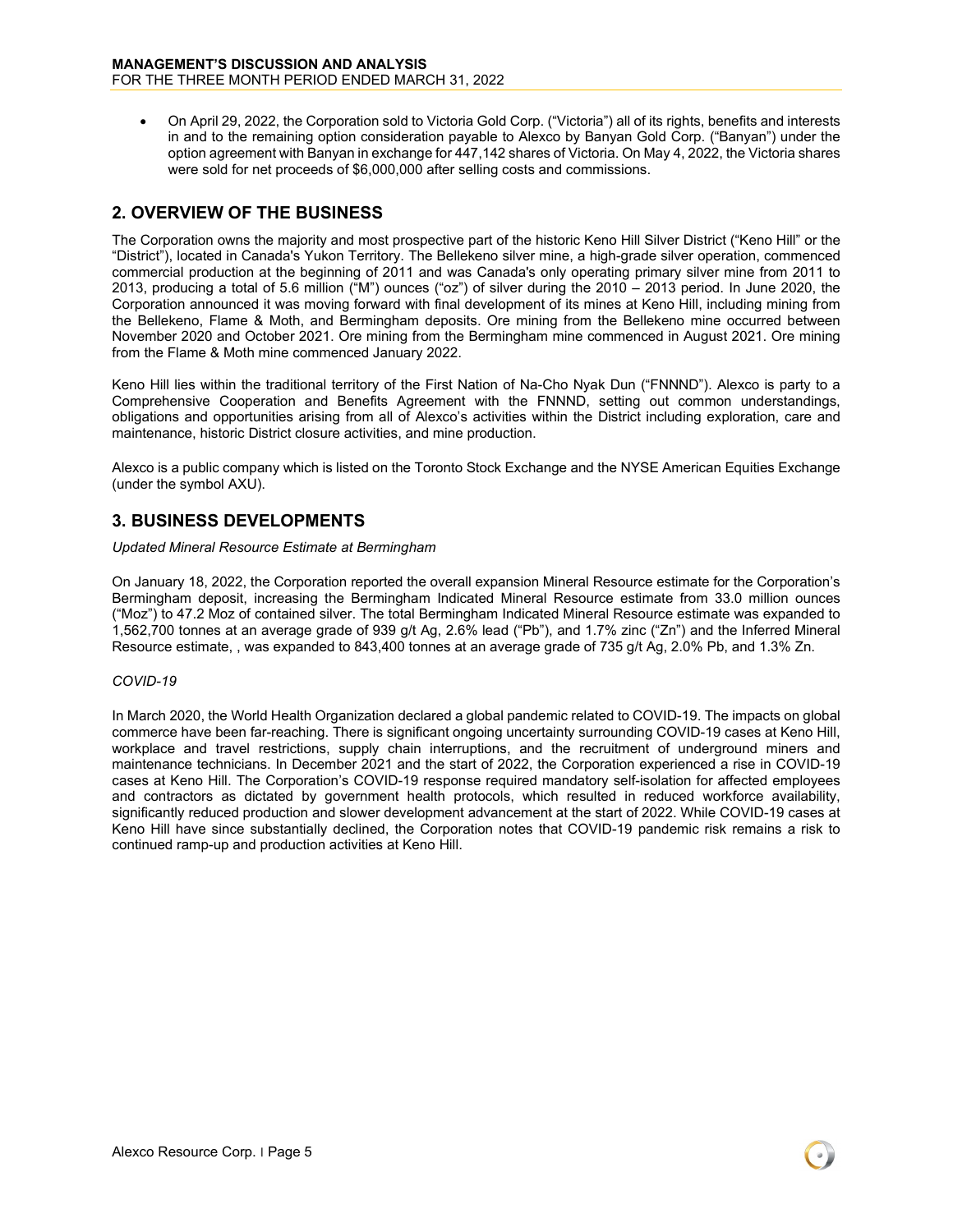### <span id="page-5-0"></span>**4. RESULTS OF OPERATIONS**

Key operational metrics for the periods is summarized as follows:

|                                                         | Q1 2022         | Q1 2021   |
|---------------------------------------------------------|-----------------|-----------|
|                                                         |                 |           |
| Ore tonnes mined                                        | 8,092           | 4,427     |
| Ore tonnes milled                                       | 7,609           | 3,850     |
| Mill throughput (tonnes per operating day) <sup>1</sup> | 317             | 107       |
| Ore tonnes stockpiled                                   | 1,849           | 5,067     |
| Underground development meters                          | 81              | 172       |
| <b>Head grade</b>                                       |                 |           |
| Silver (g/t)                                            | 357             | 985       |
| Lead                                                    | 1.1%            | 11.9%     |
| Zinc                                                    | 2.4%            | 3.3%      |
| <b>Recoveries</b>                                       |                 |           |
| Silver                                                  | 93%             | 83%       |
| Lead in lead concentrate                                | 87%             | 85%       |
| Zinc in zinc concentrate                                | 63%             | 31%       |
|                                                         |                 |           |
| Concentrate production and grades                       |                 |           |
| Lead concentrate produced (tonnes)                      | 227             | 539       |
| Silver grade (g/t)                                      | 10,369          | 5,664     |
| Lead grade                                              | 33%             | 72%       |
| Zinc concentrate produced (tonnes)                      | 247             | 105       |
| Silver grade (g/t)                                      | 774             | 775       |
| Zinc grade                                              | 47%             | 37%       |
| Contained metal in concentrate produced                 |                 |           |
| Silver (ounces)                                         | 81,725          | 100.984   |
| Lead (pounds)                                           | 165,086         | 854.346   |
| Zinc (pounds)                                           | 255,515         | 86,494    |
|                                                         |                 |           |
| Sales volumes by payable metal <sup>2</sup>             |                 |           |
| Silver (ounces)                                         | 65,723          | 88,523    |
| Lead (pounds)                                           | 124,576         | 719,178   |
| Zinc (pounds)                                           | 132,109         | 60,247    |
| Recognized metal prices <sup>3</sup>                    |                 |           |
| Silver (per ounce)                                      | US\$23.90       | US\$26.48 |
| Lead (per pound)                                        | US\$1.03        | US\$0.92  |
| Zinc (per pound)                                        | <b>US\$1.83</b> | US\$1.24  |
|                                                         |                 |           |

*1. Mill throughput (tonnes per operating day) is based on the number of days that the mill was operational during the period. The mill was operational for 24 days and 36 days during Q1 2022 and Q1 2021, respectively.*

*2. Sales volumes by payable metal represents the volumes of each payable metal sold to the offtaker, and prior to the 25% of silver that is delivered to Wheaton under the Wheaton SPA. Silver is the only metal deliverable to Wheaton under the Wheaton SPA.*

*3. Recognized metal prices represent average metal prices for concentrate sales revenue recognized over the period, weighted by dollar of concentrate sales revenue recognized.*

During Q1 2022, the Corporation mined 8,092 tonnes of ore, of which 4,575 tonnes were attributable to the Bermingham mine and 3,517 tonnes were attributable to the Flame & Moth mine. Initial ore production from the Flame & Moth mine was achieved in January 2022 with 720 tonnes of development ore extracted during that month. Development ore grades from Flame and Moth were lower due to the extraction from the vertical and lateral extents of the initial 835 level. Underground ore mining at the Bermingham mine continued, with longhole stoping occurring at the 1150 level. Given the workforce and equipment availability issues previously highlighted, activities at the Bermingham mine were focused on ore extraction, and ramp development was temporarily reduced.

During Q1 2022, the Corporation milled 7,609 tonnes of ore. The mill has been operating on a modified rotation schedule to match ore production from the Bermingham and Flame & Moth mines. Several mill throughput campaigns have been completed and the mill reached a peak throughput of 22.5 dry metric tonnes ("dmt") per hour over a sustained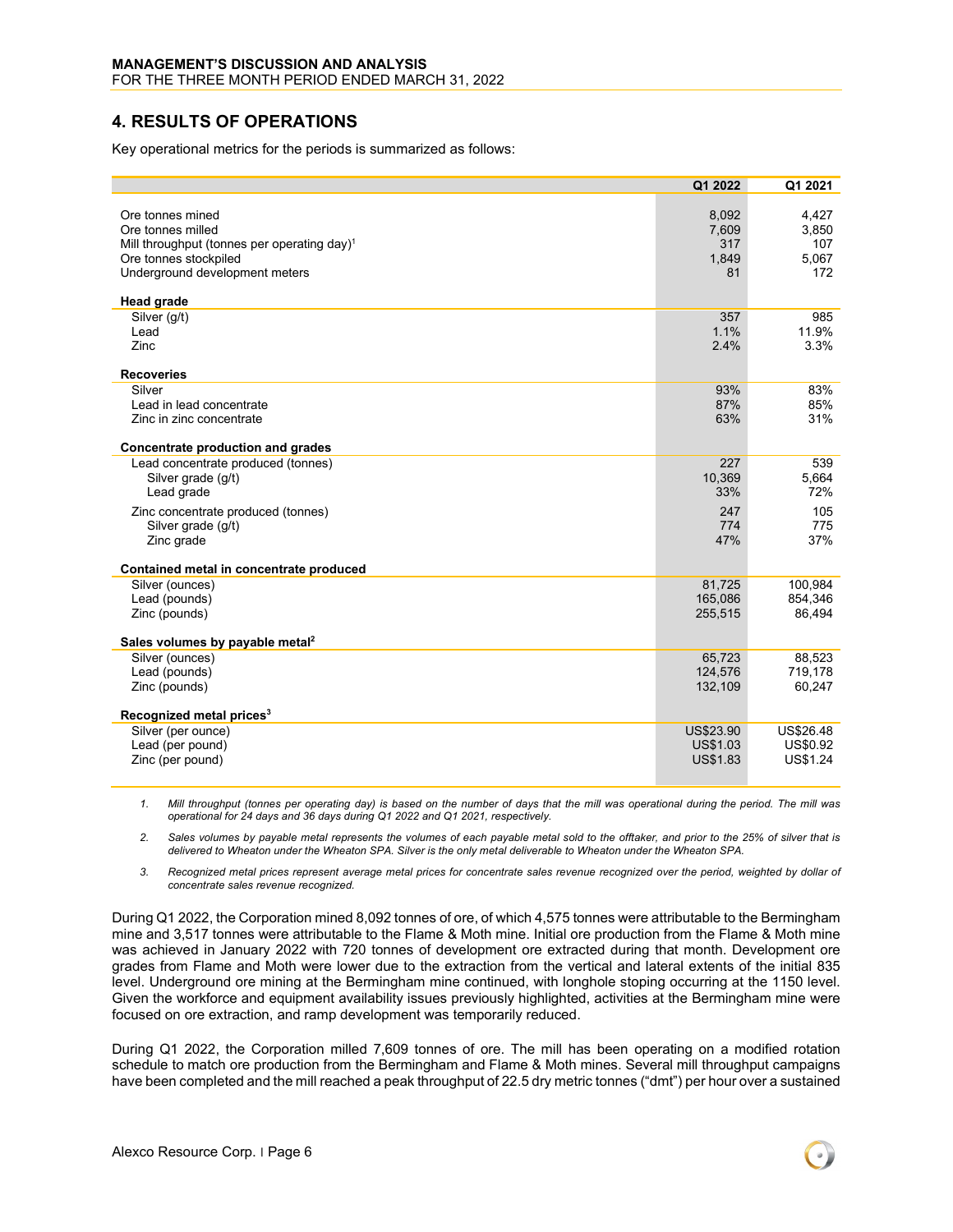period, which is 25% higher than the 18 dmt per hour (equivalent to 400 tonnes per day) design capacity of the mill. Metallurgical performance of the Bermingham and Flame & Moth ore continues to be in line with expectations with expected variability associated with ore head grades. Silver concentrations in the Pb/Ag concentrate exceeded 10,000 g/t Ag in Q1 2022, which resulted in an increase of the contractual payable silver from the offtaker.

During Q1 2022, the Corporation produced 227 tonnes of Pb/Ag concentrate with an average grade of 10,369 g/t Ag and 247 tonnes of Zn/Ag concentrate with an average grade of 774 g/t Ag. During Q1 2022, silver recoveries averaged 93%, with 93% of recovered silver attributable to the Pb/Ag concentrate. The increase in concentrate silver grade in Q1 2022 is related to the metallurgical characteristics of the Bermingham and Flame & Moth ore, which generally has a higher silver to base metal ratio relative to the Bellekeno ore.

During Q1 2022, the Corporation produced 81,725 silver ounces with 56,530 silver ounces produced in March 2022.

#### *Exploration*

On January 18, 2022, the Corporation reported an updated and expanded Mineral Resource estimate for the Bermingham deposit, increasing the Indicated Mineral Resource estimate from 33.0 Moz to 47.2 Moz of contained silver at an average grade of 939 g/t Ag and increasing the Inferred Resource from 11.7 Moz to 19.9 Moz at and average grade of 735 g/t Ag.

#### *ERDC*

In parallel with mine operations, Alexco, through its subsidiary Elsa Reclamation & Development Company Ltd. ("ERDC"), continues to advance the reclamation project related to historic environmental disturbances in the District. In addition, as part of Alexco's 2006 acquisition of the United Keno Hill Mines Limited and UKH Minerals Limited ("UKHM") mineral rights in the District, ERDC is retained by the Canadian Government as a paid contractor responsible on a continuing basis for the environmental care and maintenance for the historical environmental liabilities of the former UKHM mineral properties.

ERDC currently holds a Type B Water Use License ("WUL") under the Yukon Waters Act which prescribes the conditions for compliance. ERDC is responsible for carrying out the environmental care and maintenance at various sites within the UKHM mineral rights, for a fixed annual fee established on a per-site basis totaling \$900,000, adjustable for material changes in scope.

# <span id="page-6-0"></span>**5. OUTLOOK AND STRATEGY**

#### *2022 Production and Development at Keno Hill*

Throughout the early parts of 2022, as previously disclosed, ramp-up activities at Keno Hill suffered from a number of factors, including supply chain interruptions and delays and reduced workforce availability, resulting in reduced availability of key underground equipment. In March we began to see an improvement in performance, which resulted in silver production for the month of March increasing to approximately 56,500 silver ounces. During April, mining operations saw continued improvement, particularly in terms of ramp development at the Bermingham mine and ore extraction on the 815 level at the Flame & Moth mine. While the current level of productivity remains below the Corporation's ultimate targets, we are encouraged by the recent improvements in performance. In terms of providing a formal outlook for the balance of 2022, the Keno Hill operation needs an additional period of time to confirm improvement in supply chain efficiencies and mechanical availability of underground equipment, which is the primary driver for accelerated ramp up progress. The Corporation is evaluating a number of production and operating scenarios keying off supply line risk and availability of maintenance technicians as the basis for forecasting underground development rates with the objective of providing further clarity and confidence on reaching our targeted 400 tonne per day mill throughput*.* Therefore, while the Corporation had previously anticipated providing formal guidance for the balance of 2022 in this MD&A, we are deferring such guidance until such time when we can confidently guide the market.

#### *Exploration*

In May 2022, the Corporation intends to commence a 15,000 meter surface exploration drilling program primarily stepping out along favourable permissive structural and stratigraphic trends adjacent to and in the vicinity of the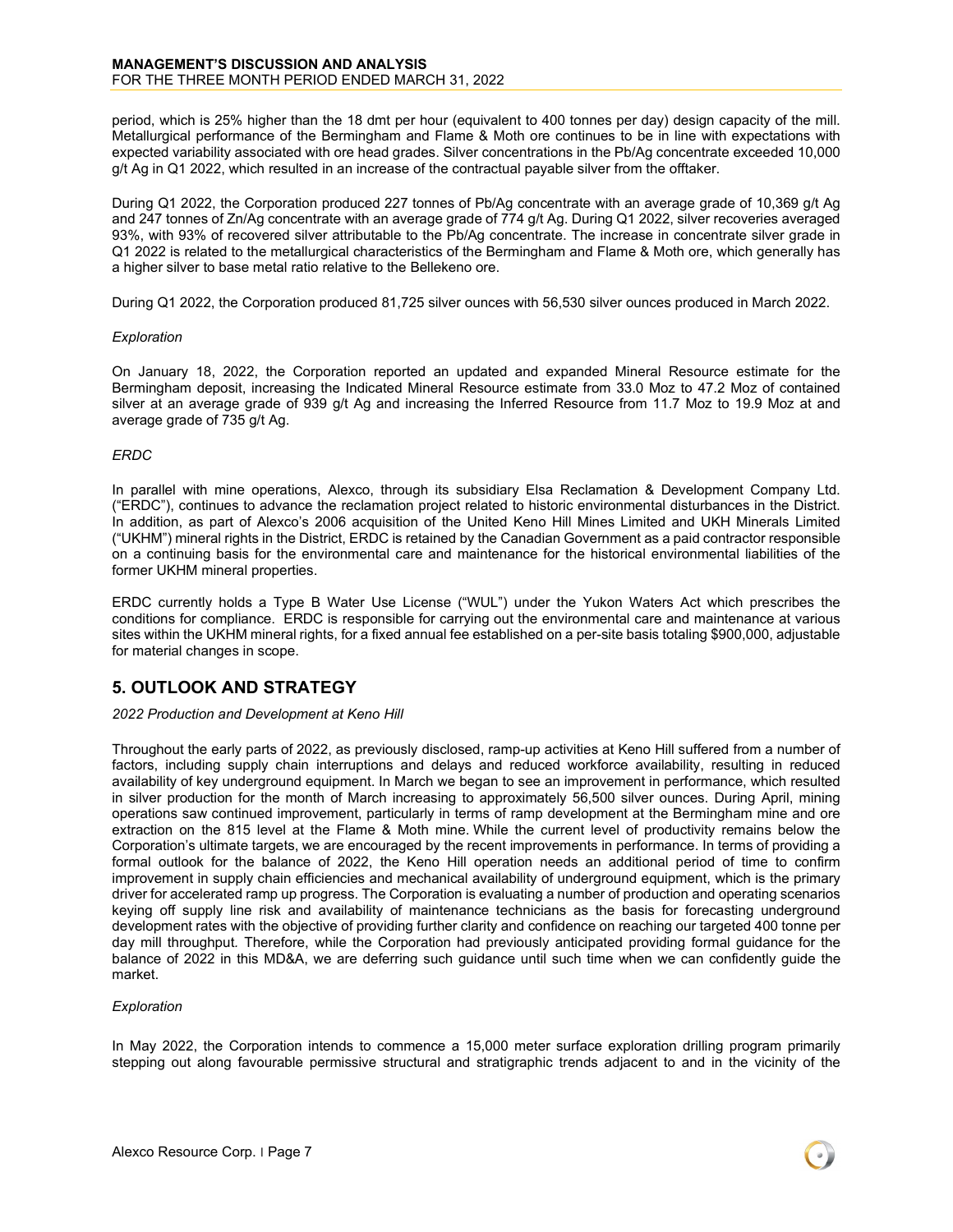Bermingham deposit. This work will be focused to the west in the vicinity of the Coral Wigwam deposit, and to the northeast towards the Hector-Calumet deposit, as well as broader exploration drilling in other areas.

#### *ERDC*

ERDC currently holds a Type B Water Licence (QZ17-076) under the Waters Act to undertake Care and Maintenance activities, which expires in August 2022. In Q1 2021, ERDC entered an application for a renewal of Water Licence QZ17-076 to undertake the reclamation plan (the "UKHM Reclamation Plan"). The public comment phase on the Water Licence Application QZ21-012 was completed on March 25, 2022. The Water Board is currently in the application review phase of their process.

#### *Economic Climate*

Ag, Pb, and Zn historically are the primary metals found within the District.

During Q1 2022, the average Ag price was US\$23.94 per ounce and traded from a low of US\$22.24 per ounce on January 7, 2022 to a high of US\$26.17 per ounce on March 9, 2022, while Pb traded between US\$1.00 to US\$1.15 per pound and Zn traded between US\$1.60 to US\$1.90 per pound, and the average Canadian-US exchange rate was US\$0.79 per CAD. As at the date of this MD&A, spot commodity prices are approximately US\$21.00 per ounce for Ag, US\$0.94 per pound for Pb and US\$1.62 per pound for Zn and the Canadian-US exchange rate is approximately US\$0.77 per CAD.

Consensus investment analyst forecasts over the next two years for Ag average approximately US\$23.56 per ounce, while forecasts for Pb and Zn average approximately US\$0.98 per pound and US\$1.42 per pound, respectively. The Canadian-US exchange rate consensus forecast for the next two years is US\$0.79 per CAD (see "Risk Factors" in Section 11 of the MD&A for the year ended December 31, 2021, including but not limited to "Potential Profitability of Mineral Properties Depends Upon Other Factors Beyond the Control of Alexco" and "General Economic Conditions May Adversely Affect Alexco's Growth and Profitability" thereunder).

### <span id="page-7-0"></span>**6. FINANCIAL RESULTS**

Key financial metrics are summarized as follows:

| (expressed in thousands of Canadian dollars,                                                                                       |                  |              |
|------------------------------------------------------------------------------------------------------------------------------------|------------------|--------------|
| except per share amounts)                                                                                                          | Q1 2022          | Q1 2021      |
| Revenues – Mining operations                                                                                                       | 2,052            | 2,733        |
| Revenues - Reclamation management                                                                                                  | 744              | 1,080        |
| <b>Operating Loss</b>                                                                                                              | (6, 251)         | (3,054)      |
| Adjusted Income (Loss) Before Taxes <sup>1</sup>                                                                                   | (6, 141)         | 1,365        |
| Cash and cash equivalents                                                                                                          | 5,637            | 24,717       |
| Net Working Capital <sup>1</sup>                                                                                                   | (7,072)          | 19,397       |
| Adjusted Net Income (Loss) <sup>1</sup>                                                                                            | (5,704)          | 1,150        |
| Net Income (Loss)                                                                                                                  | (11, 316)        | 4,159        |
| <b>Shareholders</b>                                                                                                                |                  |              |
| Basic and diluted net income (loss) per common share<br>Adjusted basic and diluted net income (loss) per common share <sup>1</sup> | (0.07)<br>(0.04) | 0.03<br>0.01 |
| Total assets <sup>2</sup>                                                                                                          | 212,461          | 185,604      |
| Total non-current liabilities                                                                                                      | 6,559            | 9,582        |

*1. See "Non-GAAP Measures".*

*2. Total assets increased primarily due to expenditures on mineral properties, plant and equipment.*

The Corporation's financial results for Q1 2022 were primarily driven by an operating loss and a loss on the embedded derivative asset related to the Wheaton SPA, while financial results for Q1 2021 were primarily driven by a gain on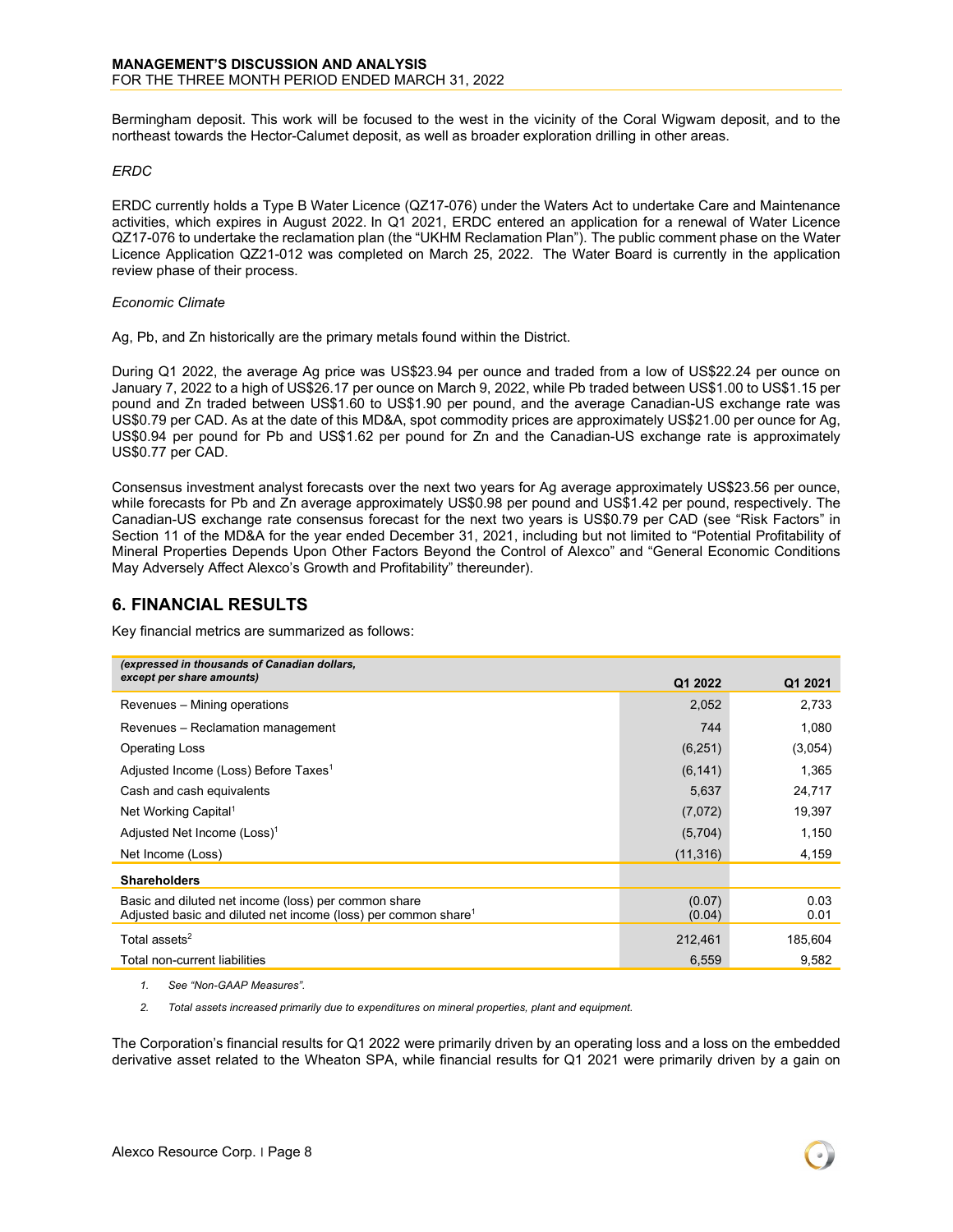embedded derivative asset related to the Wheaton SPA and a gain on sale of its NSR royalty in Golden Predator's Brewery Creek Project.

Selected financial information for the most recent eight quarters is summarized as follows, reported in thousands of Canadian dollars except for per share amounts:

|                     |         |                               |                             | <b>Basic</b><br><b>Income</b> | <b>Diluted</b><br><b>Income</b> | Gain (Loss) on<br><b>Embedded</b> | <b>Expenditures</b><br><b>Capitalized to</b> |
|---------------------|---------|-------------------------------|-----------------------------|-------------------------------|---------------------------------|-----------------------------------|----------------------------------------------|
| <b>Period</b>       | Revenue | <b>Gross Profit</b><br>(Loss) | <b>Net Income</b><br>(Loss) | (Loss) per<br><b>Share</b>    | (Loss) per<br><b>Share</b>      | <b>Derivative</b><br>Asset        | <b>Mineral</b><br><b>Properties</b>          |
| Q2 2020             | 871     | (24)                          | (12,229)                    | \$(0.10)                      | \$(0.10)                        | (11,579)                          | 1,396                                        |
| Q3 2020             | 795     | (153)                         | (15,241)                    | \$(0.11)                      | \$(0.11)                        | (11,976)                          | 4,817                                        |
| Q4 2020             | 633     | (284)                         | (15,817)                    | \$(0.12)                      | \$(0.12)                        | (6,270)                           | 10,196                                       |
| Q1 2021             | 3.813   | (1,066)                       | 4.159                       | \$0.03                        | \$0.03                          | 3.009                             | 9,537                                        |
| Q <sub>2</sub> 2021 | 7.939   | (467)                         | (2,748)                     | \$(0.02)                      | \$(0.02)                        | (200)                             | 9,830                                        |
| Q3 2021             | 6.483   | (1,513)                       | 4.511                       | \$0.03                        | \$0.03                          | 8,743                             | 8,795                                        |
| Q4 2021             | 3,267   | (5,400)                       | (9,069)                     | \$(0.06)                      | \$(0.06)                        | (2,093)                           | 10,798                                       |
| Q1 2022             | 2.796   | (3, 144)                      | (11, 316)                   | \$(0.07)                      | \$(0.07)                        | (5,612)                           | 11,957                                       |

*1. Sum of all the quarters may not add up to the yearly totals due to rounding.*

Our financial results are primarily driven by concentrate production and Ag prices. Significant changes in these factors directly impact our revenue, gross profit (loss), and net income (loss). In addition, significant changes to model inputs for the embedded derivative asset (see "Embedded Derivative Asset and Financial Instruments") can significantly impact net income (loss) and gain (loss) on embedded derivative asset. Throughout the 2020-2022 periods, as a result of the Corporation's decision to re-start and advance Keno Hill to production, significant development activities have occurred affecting expenditures capitalized to mineral properties. During Q1 2020, the Corporation sold its former subsidiary business, Alexco Environmental Group (AEG) and 2020 results include results from continuing and discontinued operations.

#### *General and Administrative Expenses*

Corporate general and administrative expenses during Q1 2022 totaled \$1,799,000 compared to \$1,988,000 for Q1 2021. Both periods included non-cash costs in the amounts of \$438,000 and \$463,000 for Q1 2022 and Q1 2021, respectively, which relate to share-based compensation and amortization and depreciation expenses.

# <span id="page-8-0"></span>**7. LIQUIDITY RISK, CASH FLOWS AND CAPITAL RESOURCES**

#### *Liquidity Risk*

As at March 31, 2022, the Corporation had cash and cash equivalents, accounts and other receivables, inventories, prepaid expenses and other, and promissory note receivable of \$14,627,000 to settle accounts payable and accrued liabilities, current lease liabilities, and revolving credit facility payable of \$21,699,000. During the three month period ended March 31, 2022, net cash used in operating activities was \$7,279,000 (2021 - \$4,686,000). To date, the Corporation has not achieved positive cash flows from operations during ramp-up at Keno Hill, primarily due to supply chain interruptions and reduced workforce and equipment availability. Subsequent to March 31, 2022, the Corporation obtained the following additional capital resources:

- On April 13, 2022, the Corporation completed a non-brokered private placement offering of common shares resulting in gross proceeds of \$13,078,616;
- On April 28, 2022, the Corporation received a further prepayment of US\$5,000,000 under the unsecured revolving credit facility with its offtaker; and
- On April 29, 2022, the Corporation sold to Victoria Gold Corp. all of its rights, benefits and interests in and to the remaining option consideration payable to Alexco by Banyan Gold Corp. under the option agreement with Banyan. On May 4, 2022, the Victoria shares were sold for net proceeds of \$6,000,000 after selling costs and commissions.

Liquidity risk is the risk that the Corporation will not be able to meet its obligations associated with financial liabilities.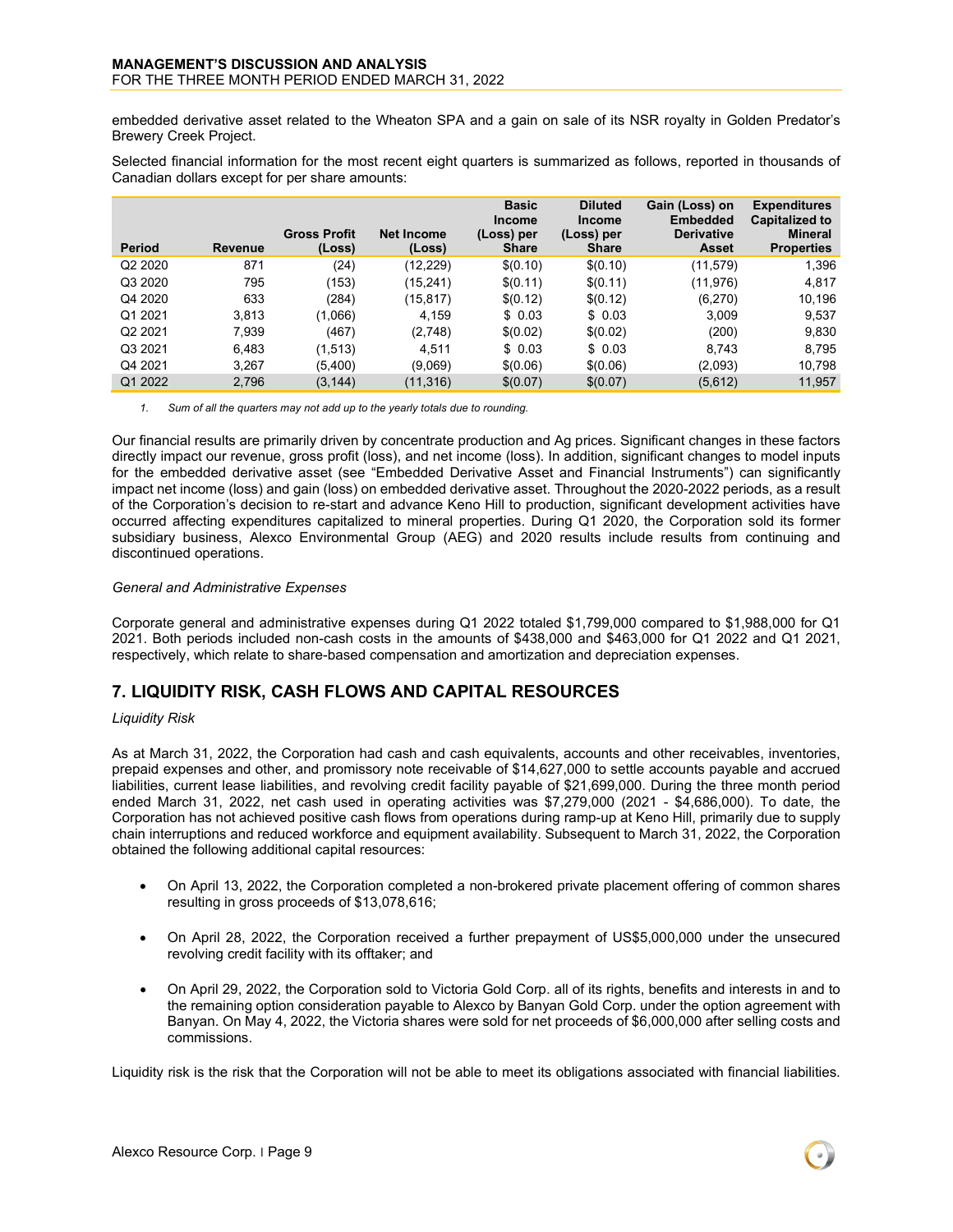The Corporation has a planning and budgeting process in place. The Corporation maintains an internally generated cash flow forecast, which is based on its most recently published technical report and is updated based on actual performance and future expected performance at Keno Hill. Significant assumptions used in preparing the forecast include, but are not limited to, production volumes, development rates, operating costs, development costs, and commodity prices. Adverse changes to these assumptions could affect the Corporation's available liquidity and its ability to meet its obligations associated with financial liabilities.

Although management believes that the Corporation's working capital at March 31, 2022, combined with the additional funding raised subsequent to period-end, provides sufficient liquidity to meet its ongoing obligations and support its operating requirements for a period of at least 12 months from March 31, 2022, if the Corporation is unable to achieve its 2022 production targets, then the Corporation may be required to obtain additional funding to continue development and ramp-up at the Keno Hill Silver District.

As noted elsewhere in this MD&A, the longer term continuation or increased COVID-19 related workplace and travel restrictions, supply chain interruptions, equipment availability and recruitment/retention of underground miners and maintenance technicians remain a risk to ramp-up and production activities at Keno Hill. Further, any unforeseen capital and development expenditures in excess of current plans, slower than forecasted development advance rates, and funding necessary to achieve the Corporation's long-term objectives for the ongoing exploration and future development of its mineral properties may require the Corporation to raise additional funding in the future.

The Corporation's main sources of funding have been from mining operations revenue and reclamation management revenue from ERDC, equity issuances, and Facility prepayments. All sources of financing reasonably available will be considered to fund future capital requirements should they arise, including but not limited to issuance of new capital, issuance of new debt, and the sale of assets in whole or in part, including mineral property interests or other property interests. There can be no assurance of profitable mining operations or continued access to financing in the future, and an inability to generate or secure such funding may require the Corporation to substantially curtail and defer its planned exploration and development activities.

The Corporation's activities expose it to a variety of financial risks: market risk (currency risk), credit risk, commodity risk and liquidity risk. Risk management is carried out by Management under policies approved by the Board of Directors. Management identifies and evaluates the financial risks in co-operation with the Corporation's operating units. The Corporation's overall risk management program seeks to minimize potential adverse effects on the Corporation's financial performance, in the context of its general capital management objectives as further described in Note 21 of the Corporation's consolidated financial statements for the year ended December 31, 2021.

The Corporation manages liquidity uncertainty by monitoring actual and projected cash flows on a regular basis to ensure the Corporation can service its contractual obligations and commitments such as flow through financing commitments. Factors that can impact the Corporation's liquidity are monitored regularly and include operational levels, operating costs, capital costs and foreign exchange rates.

#### *Cash Flows*

| (expressed in thousands of Canadian dollars) |  |           |    |         |  |  |  |  |
|----------------------------------------------|--|-----------|----|---------|--|--|--|--|
|                                              |  | Q1 2022   |    | Q1 2021 |  |  |  |  |
|                                              |  |           |    |         |  |  |  |  |
| Cash used in operating activities            |  | (7, 279)  | \$ | (4,686) |  |  |  |  |
| Cash used in investing activities            |  | (10, 783) |    | (6,941) |  |  |  |  |
| Cash from financing activities               |  | 13,766    |    | 12,602  |  |  |  |  |
|                                              |  |           |    |         |  |  |  |  |
|                                              |  | (4,296)   | \$ | 975     |  |  |  |  |

The majority of cash used in operating activities during Q1 2022 was expended on ramp up costs at the Bermingham and Flame & Moth mines and Keno Hill mill to advance the District to production, and on general and administrative expenses. The majority of cash used in investing activities during Q1 2022 was expended on mineral properties, plant and equipment. The majority of cash from financing activities during Q1 2022 was due to proceeds from an equity financing and a prepayment from the Corporation's offtaker under the Facility.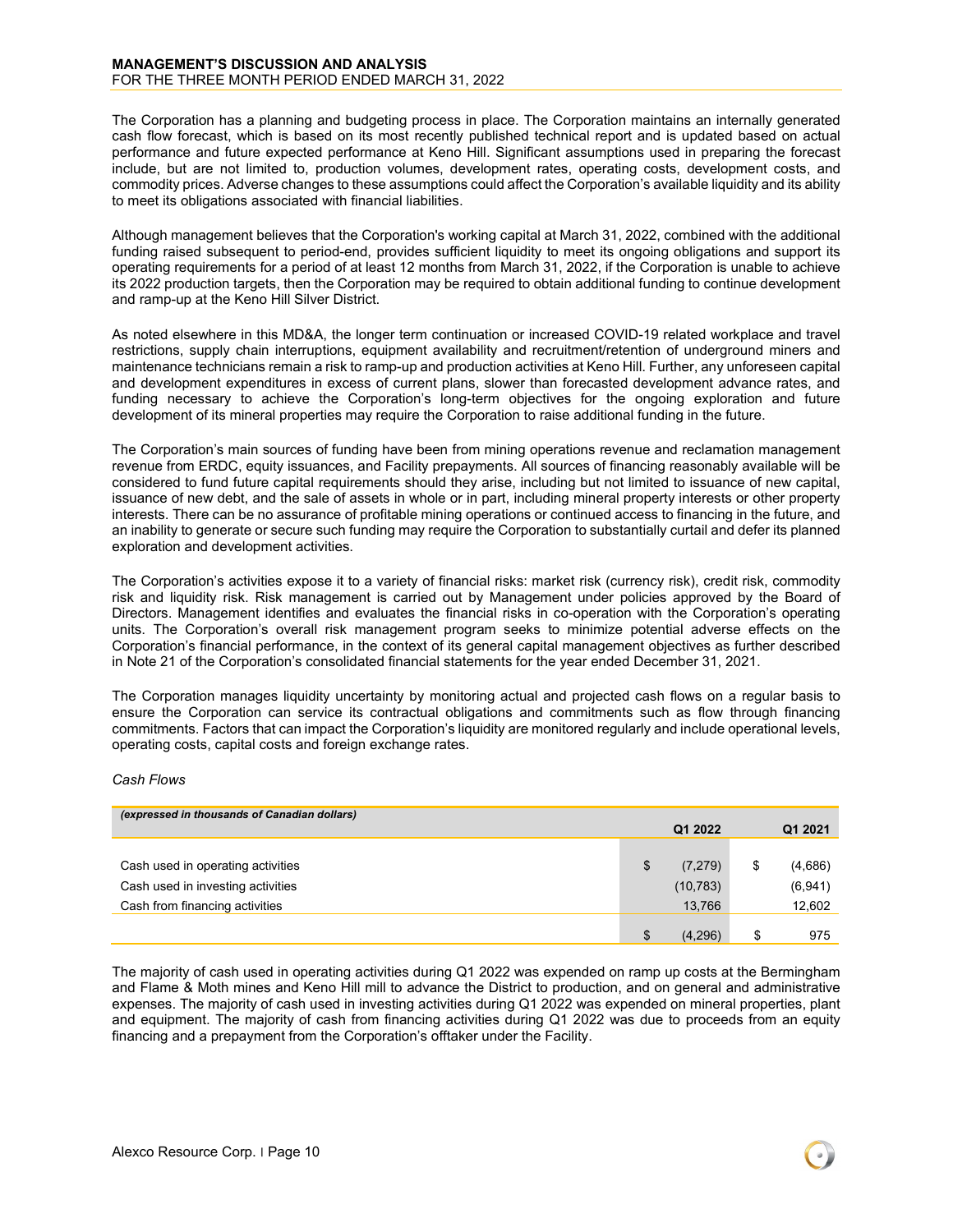#### *Capital Resources*

On April 8, 2022 the Corporation filed a short-form base shelf prospectus (the "Shelf") with the securities commissions in each of the Provinces of British Columbia, Alberta, Saskatchewan, Manitoba and Ontario and a corresponding amendment to its registration statement on Form F-10 (Registration Statement) with the United States Securities and Exchange Commission (SEC) under the U.S./Canada Multijurisdictional Disclosure System, which allows the Corporation to make offerings of common shares, warrants, subscription receipts and/or units up to an aggregate total of \$100,000,000 during the 25-month period following April 8, 2022. As of the date of this MD&A, \$nil has been applied against this Shelf.

On April 13, 2022, the Corporation completed a non-brokered private placement offering of 7,473,495 common shares at a price of \$1.75 per share, raising gross proceeds of \$13,078,616. The Corporation intends to use the net proceeds of the Offering for general corporate purposes, including to fund the continued ramp-up of mining operations at Keno Hill.

On January 27, 2022, the Corporation completed an equity financing and issued 2,129,685 flow-through shares with respect to "Canadian exploration expenses" priced at \$2.70 per CEE Share, and 1,480,740 flow-through shares with respect to "Canadian development expenses" priced at \$2.33 per CDE Share, for aggregate gross proceeds of \$9,200,274. The proceeds from the CEE Shares will be used to fund the 2022 surface exploration drilling program and the proceeds from the CDE Shares will be used for underground development at the Flame & Moth and Bermingham mines in 2022.

| (expressed in thousands of Canadian dollars)                                                                                                                                                                                                          | <b>Estimated Amount to be</b><br><b>Expended</b> | <b>Approximate Amount</b><br>$Expended^{(1)}$ |  |  |
|-------------------------------------------------------------------------------------------------------------------------------------------------------------------------------------------------------------------------------------------------------|--------------------------------------------------|-----------------------------------------------|--|--|
| Use of Proceeds:<br>Underwriters' fee in respect of January 2022 Offering<br>Costs of the January 2022 Offering<br>CEE Shares - 2022 surface exploration drilling program<br>CDE Shares - Flame & Moth and Bermingham mine underground<br>development | \$<br>460<br>210<br>5,355<br>3.175               | \$<br>460<br>210<br>209<br>3.175              |  |  |
|                                                                                                                                                                                                                                                       | 9.200<br>\$                                      | S<br>4.054                                    |  |  |

#### *1. Approximate amounts expended as of the date of this MD&A.*

On September 23, 2021 and subsequently on January 18, 2022, the Corporation and its offtaker amended the existing offtake agreement to allow for an unsecured revolving credit facility for up to US\$10,000,000. The Facility allows the Corporation to request prepayments, in US\$1,000,000 increments, which are repaid in five monthly instalments against future deliveries of concentrate or in cash. The interest rate on drawn amounts is equal to three month LIBOR + 7.05%. The standby fee on undrawn amounts is 1.5% per annum, payable quarterly. In March 2022, the Corporation received a prepayment of US\$5,000,000. In April 2022, the Corporation received a further prepayment of US\$5,000,000.

The Corporation holds a \$1,250,000 promissory note receivable that is payable to Alexco on December 31, 2022, bearing interest of 5%.

The following table summarizes the current contractual obligations of the Corporation and associated payment requirements over the next five years and thereafter:

| <b>Contractual Obligations</b><br>(expressed in thousands of Canadian<br>dollars)            | <b>Payments Due by Period</b> |                |    |                  |  |                |    |               |     |               |
|----------------------------------------------------------------------------------------------|-------------------------------|----------------|----|------------------|--|----------------|----|---------------|-----|---------------|
|                                                                                              |                               | <b>Total</b>   |    | Less than 1 year |  | $1 - 3$ years  |    | $3 - 5$ years |     | After 5 years |
| Lease liabilities<br>Revolving credit facility payable<br>Decommissioning and rehabilitation | \$.                           | 4.099<br>6,252 | \$ | 2,056<br>6,252   |  | \$2.043<br>Nil | \$ | Nil<br>Nil    | \$  | Nil<br>Nil    |
| provision (undiscounted basis)<br><b>Committed Expenditures:</b>                             |                               | 6.470          |    | 702              |  | 12             |    | 538           |     | 5,218         |
| Purchase obligations                                                                         |                               | 436            |    | 159              |  | 212            |    | 65            |     | Nil           |
| Total                                                                                        |                               | \$17.257       | \$ | 9.169            |  | \$2.267        | \$ | 603           | \$. | 5.218         |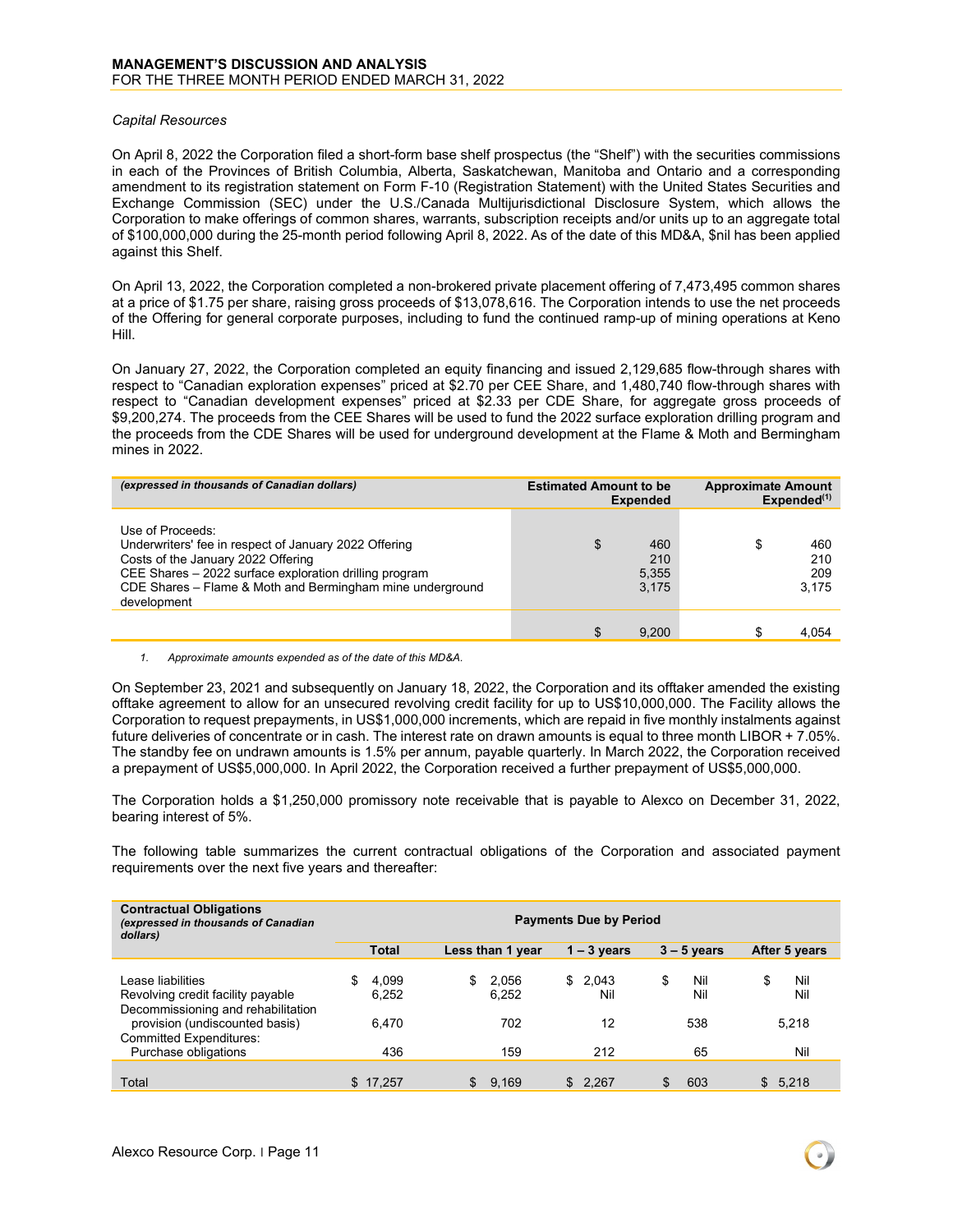#### *Share Data*

As at the date of this MD&A, the Corporation has 162,724,397 common shares issued and outstanding. In addition, there are outstanding incentive share options exercisable into a further 8,446,818 common shares, warrants to be settled by way of common shares issued from treasury for a further 2,000,000 common shares, restricted share units to be settled by way of common shares issued from treasury for a further 1,100,735 common shares and deferred share units to be settled by way of common shares issued from treasury for a further 894,000 common shares.

#### *Off-Balance Sheet Arrangements*

Alexco has no off-balance sheet arrangements as defined by National Instrument 52-109.

# <span id="page-11-0"></span>**8. EMBEDDED DERIVATIVE ASSET AND FINANCIAL INSTRUMENTS**

#### *Embedded Derivative Asset*

The fair value of the embedded derivative asset related to the Wheaton SPA was estimated based on the discounted future cash flows using a probability-based dynamic valuation model resulting in a fair value adjustment during the three month periods ended March 31, 2022, of (\$5,612,000) (2021 – \$3,009,000). The model relies upon inputs from the current mine plan less payable ounces already delivered. The model is updated quarterly for the Corporation's credit spread, Wheaton's credit spread, risk-free yield curve, silver price forward curve, historical silver price volatility, mineral reserves and resources and the production profile. Management estimates mineral reserves and resources and production profile, based on information compiled and reviewed by management's experts. Payments from Wheaton are inversely related to the silver price; if, for example, silver prices were to increase or decrease from the current spot and forward prices as at March 31, 2022 by 10% per ounce and all other assumptions remained the same, the approximate derivative asset value would be \$14,020,000 and \$21,398,000, respectively.

The valuation model for the embedded derivative asset related to the Wheaton SPA relies upon inputs from the current mine plan incorporating the payable ounces already delivered. It is also revised for updated studies, mine plans and actual production. The valuation model for the embedded derivative asset is updated quarterly to utilize a probabilitybased dynamic valuation model as opposed to a static valuation model. As such, the discount rate used and Ag price assumptions being updated quarterly are based on the risk-free yield curve and Ag price forward curve at quarter end.

The following table summarizes the expected stand-alone impact on the embedded derivative asset value based on changes in model inputs:

| <b>Dynamic Model Input Change</b>                                 | <b>Expected Impact on Embedded Derivative Asset</b><br>Value |
|-------------------------------------------------------------------|--------------------------------------------------------------|
| Ag Price Increase                                                 | Decrease                                                     |
| Ag Price Volatility Increase                                      | Decrease                                                     |
| Foreign Exchange: US dollar appreciates compared to<br>CDN dollar | Increase                                                     |
| <b>Risk Free Yield Increase</b>                                   | Decrease                                                     |

Management expects that changes in the fair value of the embedded derivative asset during production will largely be driven by the risk-free yield curve, Ag price forward curve and production rate. In volatile Ag price environments, the valuation changes to the embedded derivative asset are expected to be material.

#### *Financial Instruments*

The Corporation's financial instruments include its cash and cash equivalents, its restricted cash, its accounts and other receivables, its accounts payable and accrued liabilities, its promissory note receivable, and its investment in marketable securities.

Substantially all the Corporation's cash, demand deposits and term deposits are held with major financial institutions in Canada. With respect to these instruments, management believes the exposure to credit risk is insignificant due to the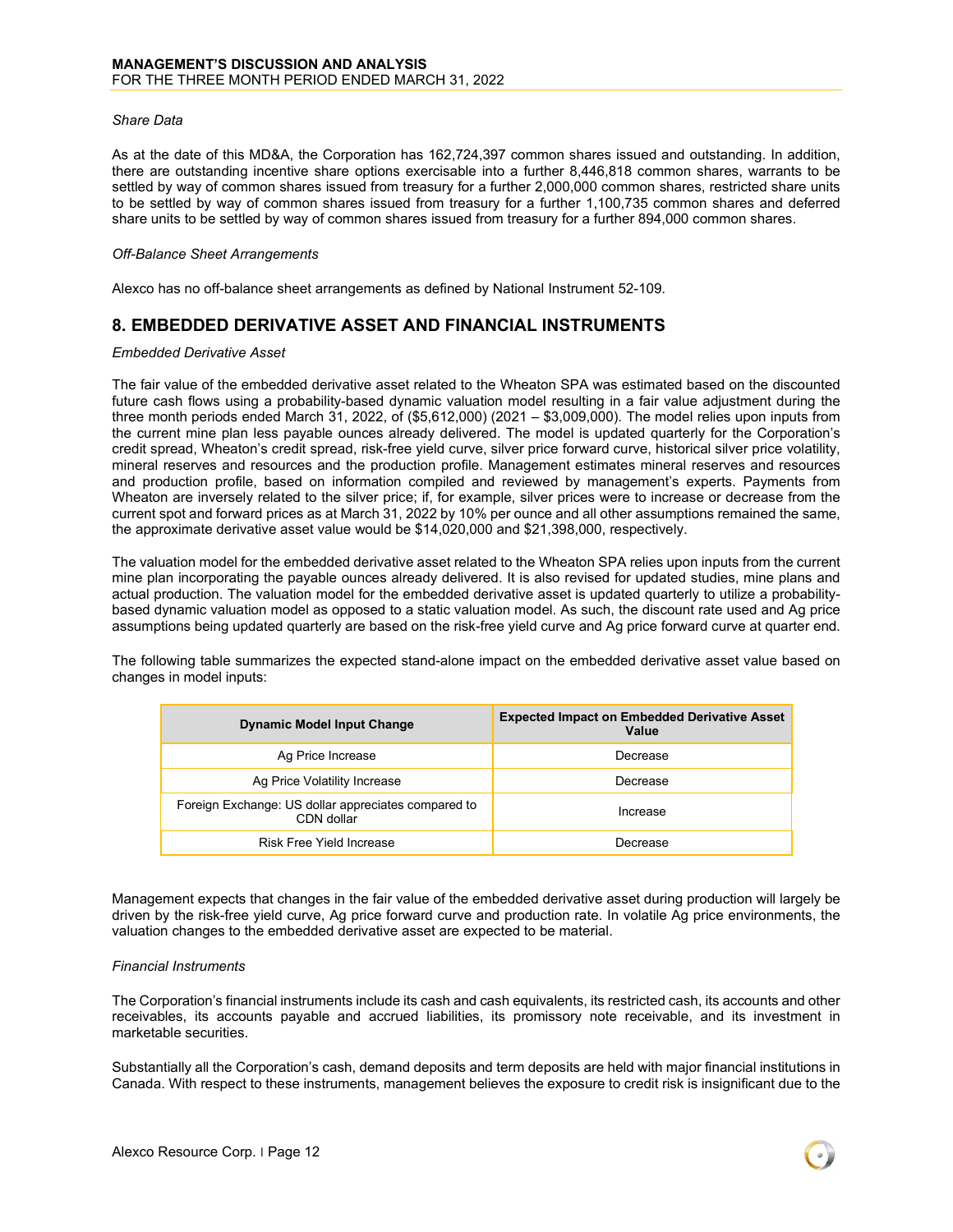nature of the institutions with which they are held, and that the exposure to liquidity and interest rate risk is similarly insignificant given the low-risk-premium yields and the demand or short-maturity-period character of the deposits.

As at March 31, 2022, a total of \$2,990,000 of the Corporation's restricted cash and deposits represents cash collateral posted with a surety company to underwrite surety bonds for security in respect of mine-site reclamation at certain of the Corporation's mineral properties. The balance of the Corporation's restricted cash and deposits represent security provided in respect of certain long-term operating lease commitments. The term deposits held as at March 31, 2022 as individual financial instruments carry initial maturity periods of one year or less. They have been classified as investments and accordingly are carried at amortized cost. All term deposits held are investment grade, low risk investments, generally yielding between 0.05% and 0.5% per annum, and their carrying amounts approximate their fair values given their short terms and low yields.

The Corporation's accounts and other receivables as at March 31, 2022 total \$3,555,000, and primarily relate to a receivable from a government agency and provisionally priced trade receivables from the Corporation's offtaker. The Corporation is exposed to credit losses due to the non-performance of its counterparties. The Corporation's customer for the current reclamation management operations (carried out by ERDC) is a government body and therefore is not considered a material risk. Provisionally priced trade receivables consist of amounts receivable under the Corporation's offtake agreement. Changes in the fair value of these receivables are recorded as other revenue within mining operations revenue at each period end using quoted forward metals prices obtained from futures exchanges. Provisionally priced trade receivables were recorded at fair value as at March 31, 2022.

The Corporation's promissory note receivable as at March 31, 2022 totals \$1,250,000 and relates to the sale of its former subsidiary business, Alexco Environmental Group (AEG). The Corporation is exposed to credit losses due to the potential non-performance of this counterparty. The maturity date of the promissory note receivable is December 31, 2022, bearing interest of 5% for the duration of this period and payable on maturity. The Corporation considered the expected lifetime credit losses to be nominal as at March 31, 2022.

The carrying amounts of the Corporation's trade and other accounts receivable and accounts payable and accrued liabilities are estimated to reasonably approximate their fair values, while the carrying amount of investments in marketable securities, provisionally priced trade receivables, and the embedded derivative asset are adjusted to fair value at each balance sheet date. The fair values of all of the Corporation's financial instruments measured as at March 31, 2022, other than the marketable securities that are included in investments, constitute Level 2 and Level 3 measurements within the fair value hierarchy defined under IFRS. The fair value of the investments in marketable securities constitute Level 1 measurements.

All of the Corporation's mineral properties, plant and equipment are located in Canada and all of its mining operations occur in Canada. With development recommencing at the Keno Hill Silver District, the Corporation's exposure to US dollar currency risk increases as some accounts payable and accrued liabilities are denominated in US dollars. The Corporation has not employed any hedging activities in respect of the prices for its payable metals or for its exposure to fluctuations in the value of the US dollar.

### <span id="page-12-0"></span>**9. KEY MANAGEMENT COMPENSATION**

The remuneration of directors and those persons having authority and responsibility for planning, directing and controlling activities of the Corporation for the three month periods ended March 31, 2022 and 2021 was as follows:

| (expressed in thousands of Canadian dollars)                       |         |            |  |            |  |  |  |  |  |
|--------------------------------------------------------------------|---------|------------|--|------------|--|--|--|--|--|
|                                                                    | Q1 2022 |            |  | Q1 2021    |  |  |  |  |  |
| Salaries and other short-term benefits<br>Share-based compensation |         | 442<br>336 |  | 725<br>360 |  |  |  |  |  |
|                                                                    |         | 778        |  | 1.085      |  |  |  |  |  |

# <span id="page-12-1"></span>**10. CRITICAL ACCOUNTING POLICIES, ESTIMATES AND JUDGMENTS**

The Corporation's significant accounting policies as well as significant judgments and estimates are presented in Notes 3 and 5 of Alexco's December 31, 2021 annual consolidated financial statements and in Note 4 of Alexco's March 31, 2022 interim condensed consolidated financial statements.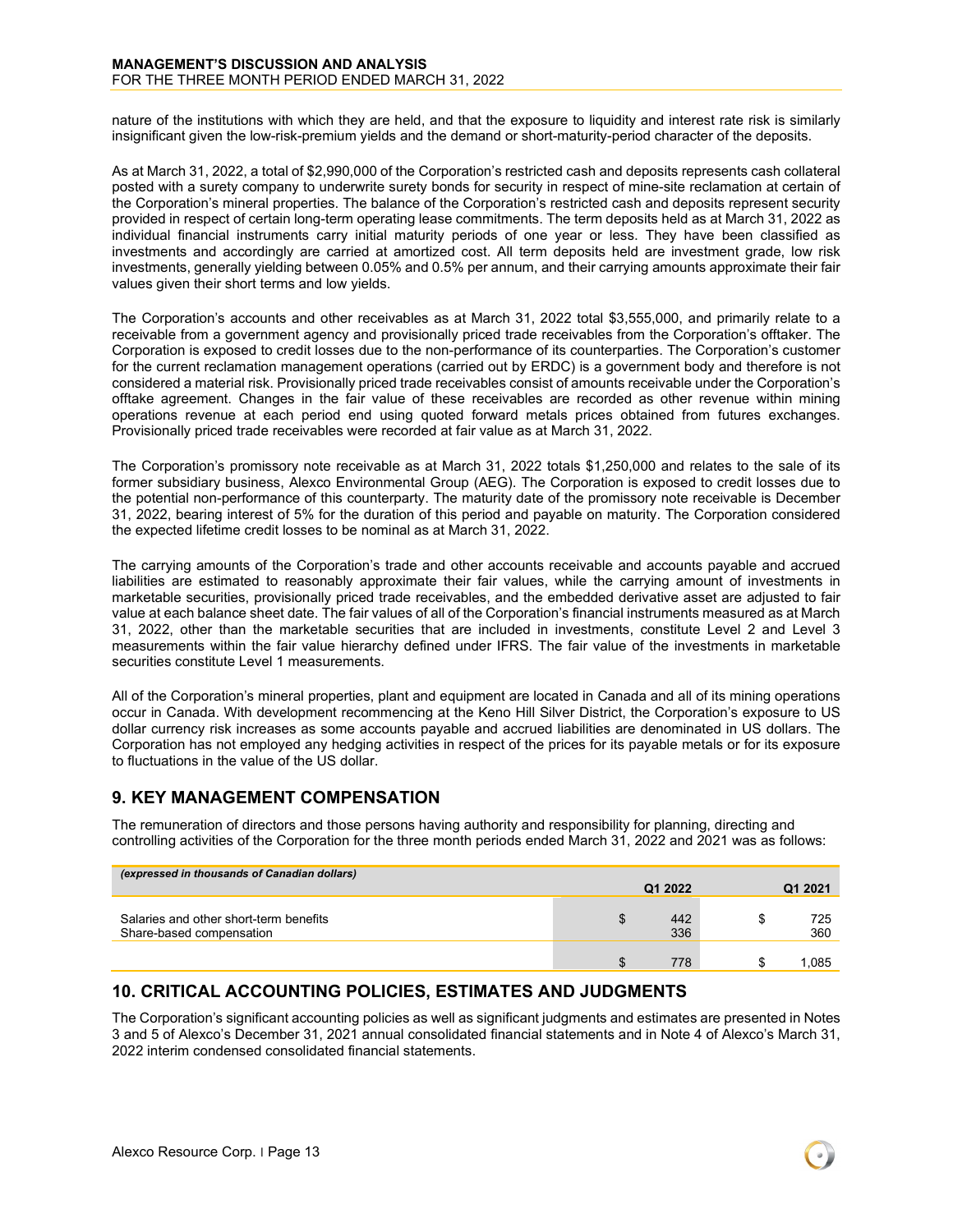### <span id="page-13-0"></span>**11. NON-GAAP MEASURES**

The Corporation presents non-GAAP measures, which are not defined in IFRS. A description and calculation of the measures are given below and may differ from similarly named measures provided by other issuers. We disclose these measures because we believe it assists readers in understanding Alexco's financial position. These measures should not be considered in isolation or used in substitute for other measures prepared in accordance with IFRS.

*Adjusted Income (Loss) Before Taxes, Adjusted Net Income (Loss) and Adjusted basic and diluted net income (loss) per common share*

The Adjusted Income (Loss) Before Taxes excludes amounts recorded with respect to the fair value adjustment on the embedded derivative asset related to the Wheaton SPA, and within this MD&A is provided before tax, net of tax and on a per-share basis (see Adjusted Net Income (Loss) and Adjusted basic and diluted net income (loss) per common share). These measures are used by management to facilitate comparability between periods, and are believed to be relevant to external users for the same reason. They are intended to provide additional information and should not be considered in isolation or as a substitute for measures of performance prepared in accordance with IFRS.

These measures are reconciled to Income (Loss) Before Taxes from the interim condensed consolidated statements of income (loss) and comprehensive income (loss) for Q1 2022 and Q1 2021. Adjusted basic and diluted net income (loss) per common share has been calculated using the same weighted average number of common shares outstanding included in the interim condensed consolidated statements of income (loss) and comprehensive income (loss) for Q1 2022 and Q1 2021. The reconciliation for Q1 2022 and Q1 2021 is as follows:

| (expressed in thousands of Canadian dollars, |                 |             |
|----------------------------------------------|-----------------|-------------|
| except per share amounts)                    | Q1 2022         | Q1 2021     |
|                                              |                 |             |
| Income (Loss) Before Taxes<br>Subtract:      | \$<br>(11, 753) | \$<br>4,374 |
| Gain (loss) on embedded derivative asset     | (5,612)         | 3,009       |
| Adjusted Income (Loss) Before Taxes          | (6, 141)        | 1,365       |
|                                              |                 |             |
| Income Tax Provision (Recovery)              | (437)           | 215         |
|                                              |                 |             |
| Adjusted Net Income (Loss)                   | \$<br>(5,704)   | \$<br>1,150 |
| Adjusted basic and diluted net income (loss) |                 |             |
| per common share                             | (0.04)          | \$<br>0.01  |

*Net Working Capital*

Consolidated net working capital comprises those components of current assets and liabilities which support and result from the Corporation's ongoing running of its current operations. It is provided to give a quantifiable indication of the Corporation's short-term cash generation ability and business efficiency. As a measure linked to current operations and sustainability of the business, net working capital includes: cash and cash equivalents, accounts and other receivables, inventories, prepaid expenses and other, and promissory note receivable, less accounts payable and accrued liabilities, current lease liabilities, and revolving credit facility payable. Excluded components are current portion of embedded derivative asset, flow-through share premium and other current liabilities.

# <span id="page-13-1"></span>**12. DISCLOSURE CONTROLS AND PROCEDURES**

Internal control over financial reporting is designed to provide reasonable assurance regarding the reliability of financial reporting and the preparation of financial statements for external purposes in accordance with the accounting principles under which the Corporation's financial statements are prepared. As required under National Instrument 52-109, management advises that there have been no significant changes in the Corporation's internal control over financial reporting during Q1 2022 that have materially affected, or are reasonably likely to materially affect, the Corporation's internal control over financial reporting.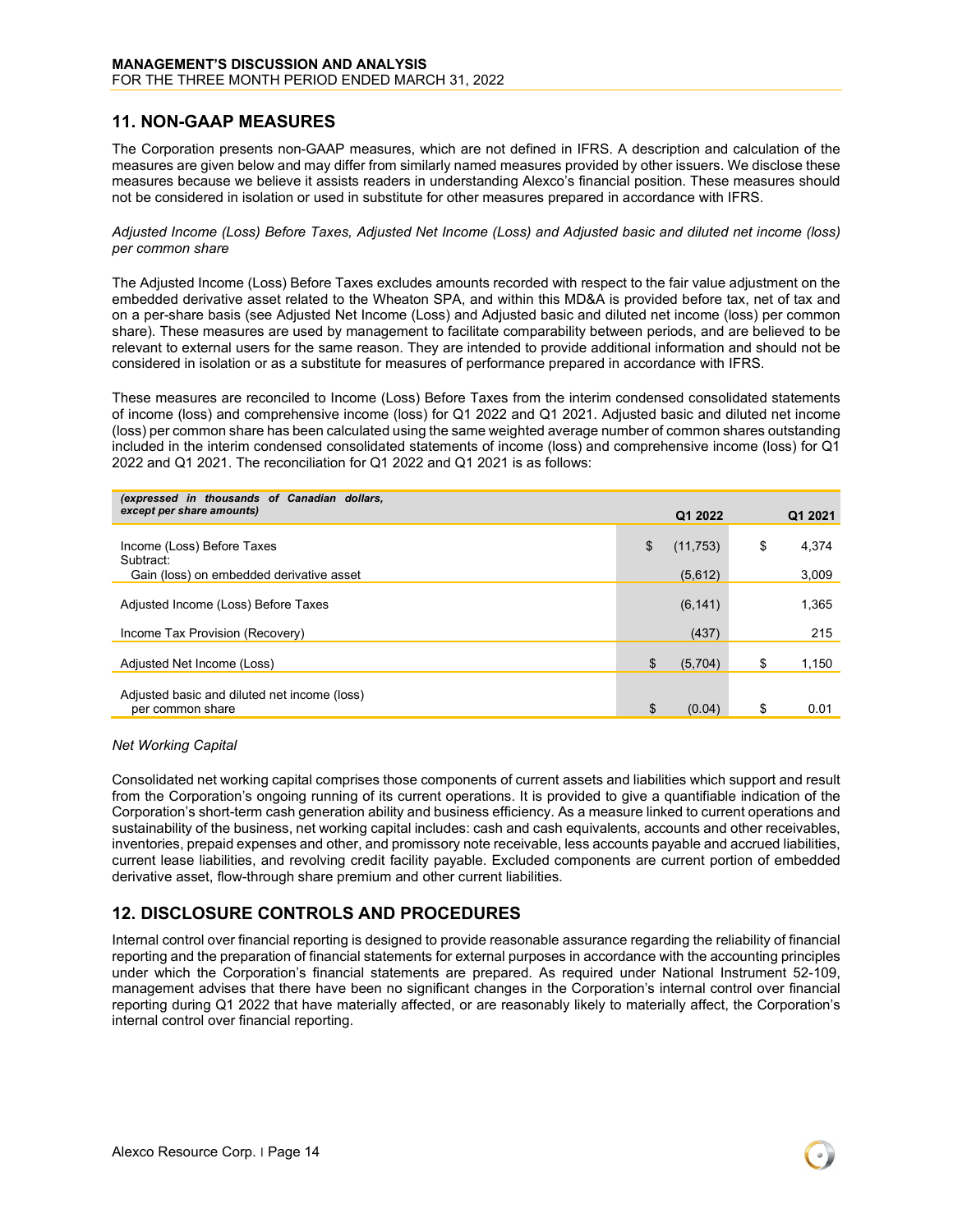### <span id="page-14-0"></span>**13. RISK FACTORS**

Refer to Section 7 for a discussion of the Corporation's liquidity risk. There have been no other material changes to the risk factors set forth in Alexco's Annual Information Form for the year ended December 31, 2021. Risk factors identified by the Corporation, as well as risks not currently known to the Corporation or that the Corporation currently deems to be immaterial, could materially affect the Corporation's future business, financial condition, results of operations, earnings and prospects, and could cause events to differ materially from those described in forward-looking statements relating to the Corporation. Readers are encouraged to review other specific risk factors which are discussed elsewhere in this MD&A, as well as in the Corporation's consolidated financial statements for the year ended December 31, 2021 (under the headings "Description of Business, Nature of Operations, and COVID-19 Impacts", "Summary of Significant Accounting Policies" and "Financial Instruments" and elsewhere within that document) and the list of risk factors identified by the Corporation in the Corporation's Annual Information Form for the year ended December 31, 2021.

### <span id="page-14-1"></span>**14. CAUTIONARY STATEMENT REGARDING FORWARD-LOOKING STATEMENTS**

This MD&A contains forward-looking statements within the meaning of the United States Private Securities Litigation Reform Act of 1995 and "forward-looking information" within the meaning of applicable Canadian securities laws (together, "forward-looking statements") concerning the Corporation's business plans, including but not limited to anticipated results and developments in the Corporation's operations in future periods, planned exploration and development of its mineral properties, plans related to its business and other matters that may occur in the future, made as of the date of this MD&A.

Forward-looking statements may include, but are not limited to, statements with respect to additional capital requirements to fund further exploration and development work on the Corporation's properties, future remediation and reclamation activities, future mineral exploration, the estimation of Mineral Reserves and Mineral Resources, the realization of Mineral Reserve and Mineral Resource estimates, future mine construction and development activities, future mine operation and production, the timing of activities, the amount of estimated revenues and expenses, the success of exploration activities, permitting timelines, requirements for additional capital and sources, uses of funds, and the Corporation's ability to successfully withstand the impact of the COVID-19 pandemic. Any statements that express or involve discussions with respect to predictions, expectations, beliefs, plans, projections, objectives, assumptions or future events or performance (often, but not always, using words or phrases such as "expects", "anticipates", "plans", "estimates", "intends", "strategy", "goals", "objectives" or stating that certain actions, events or results "may", "could", "would", "might" or "will" be taken, occur or be achieved, or the negative of any of these terms and similar expressions) are not statements of historical fact and may be "forward-looking statements".

Forward-looking statements are subject to a variety of known and unknown risks, uncertainties and other factors which could cause actual events or results to differ from those expressed or implied by the forward-looking statements. Such factors include, but are not limited to, risks related to actual results and timing of exploration and development activities; actual results and timing of exploration, development and mining activities; inability of the Corporation to finance the development of its mineral properties; uncertainty of capital costs, operating costs, production and economic returns; actual results and timing of environmental services operations; actual results and timing of remediation and reclamation activities; conclusions of economic evaluations; changes in project parameters as plans continue to be refined; future prices of silver, gold, lead, zinc and other commodities; uncertainties relating to the interpretation of drill results, the geology, grade and continuity of the Corporation's mineral deposits; possible variations in resources, grade or recovery rates; failure of plant, equipment or processes to operate as anticipated; the Corporation's need to attract and retain qualified management and technical personnel; accidents, labour disputes and other risks of the mining industry; First Nation rights and title; continued capitalization and commercial viability; global economic conditions; competition; risks related to governmental regulation, including environmental regulation; delays or inability of the Corporation in obtaining governmental approvals necessary to develop and operate mines on the Corporation's properties; inability of the Corporation to obtain additional financing needed to fund certain contingent payment obligations on reasonable terms or at all; variations in interest rates and foreign exchange rates; and the impact of COVID-19 and the instability thereof, including disruption or delay of exploration and mining activities. Furthermore, forward-looking statements are statements about the future and are inherently uncertain, and actual achievements of the Corporation or other future events or conditions may differ materially from those reflected in the forward-looking statements due to a variety of risks, uncertainties and other factors, including but not limited to those referred to in this MD&A under the heading "Risk Factors" and elsewhere.

Forward-looking statements relate to analyses and other information that are based on forecasts of future results, estimates of amounts not yet determinable and certain assumptions that management believes are reasonable at the time they are made. In making the forward-looking statements included in this MD&A, the Corporation has applied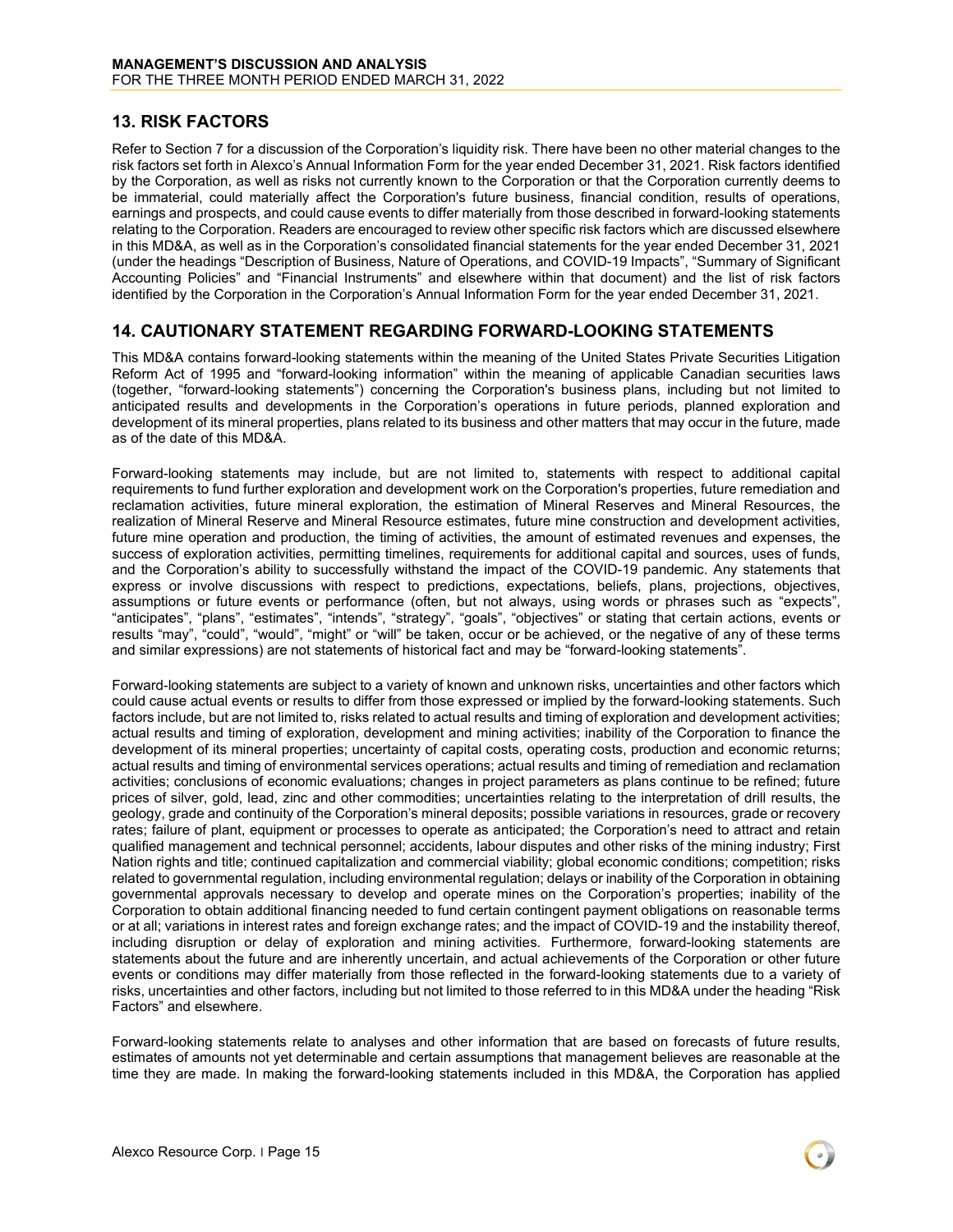several material assumptions, including, but not limited to, the assumption that: (1) additional financing may be needed to fund certain contingent payment obligations to Wheaton; (2) additional financing needed for the capacity related refund under the SPA with Wheaton will be available on reasonable terms; (3) additional financing needed for further exploration and development work on the Corporation's properties will be available on reasonable terms; (4) the proposed development of its mineral projects will be viable operationally and economically and proceed as planned; (5) market fundamentals will result in sustained silver, gold, lead and zinc demand and prices, and such prices will not be materially lower than those estimated by management in preparing the interim condensed consolidated financial statements for the three months ended March 31, 2022; (6) market fundamentals will result in sustained silver, gold, lead and zinc demand and prices, and such prices will be materially consistent with or more favourable than those anticipated in the PFS; (7) the actual nature, size and grade of its Mineral Reserves and Mineral Resources are materially consistent with the Mineral Reserve and Mineral Resource estimates reported in the supporting technical reports, including the PFS; (8) labour and other industry services will be available to the Corporation at prices consistent with internal estimates; (9) the continuances of existing and, in certain circumstances, proposed tax and royalty regimes; and (10) that other parties will continue to meet and satisfy their contractual obligations to the Corporation. Statements concerning Mineral Reserve and Mineral Resource estimates may also be deemed to constitute forwardlooking information to the extent that they involve estimates of the mineralization that will be encountered as the Keno Hill project is developed. Other material factors and assumptions are discussed throughout this MD&A and, in particular, under the headings "*Critical Accounting Policies, Estimates and Judgments*" and "*Risk Factors*".

The Corporation's forward-looking statements are based on the beliefs, expectations and opinions of management on the date the statements are made and should not be relied on as representing the Corporation's views on any subsequent date. While the Corporation anticipates that subsequent events may cause its views to change, the Corporation specifically disclaims any intention or any obligation to update forward-looking statements if circumstances or management's beliefs, expectations or opinions should change, except as required by applicable law. For the reasons set forth above, investors should not place undue reliance on forward-looking statements.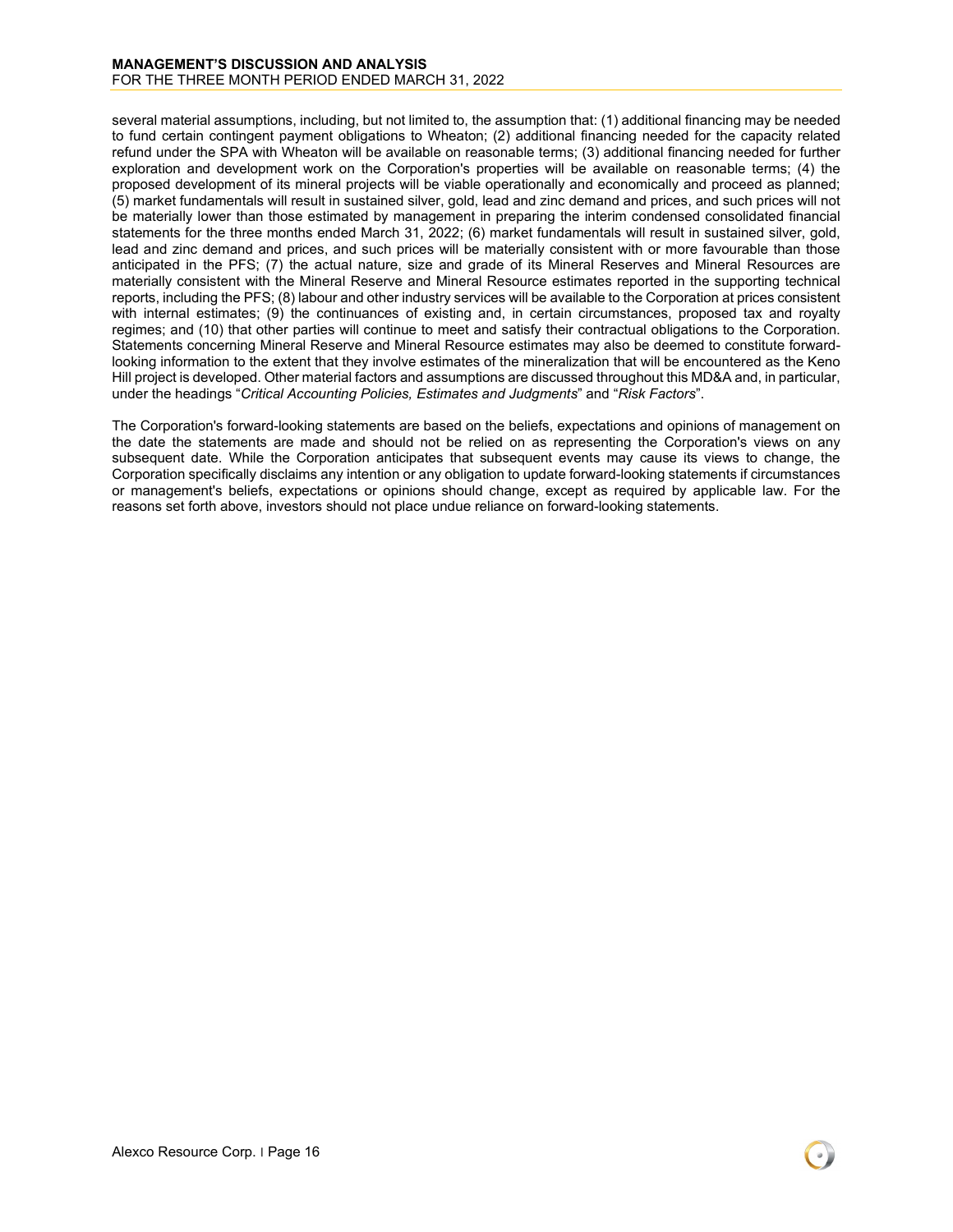# **MANAGEMENT'S DISCUSSION AND ANALYSIS**

FOR THE THREE MONTH PERIOD ENDED MARCH 31, 2022

### <span id="page-16-0"></span>**15. SUMMARY OF MINERAL RESERVE AND RESOURCE ESTIMATES**

The following tables sets forth the estimated Probable Mineral Reserves and Mineral Resources for the Corporation's mineral properties within the KHSD as outlined in the Technical Report filed under NI 43-101 on SEDAR on May 26, 2021, and further described in the press release dated May 26, 2021 entitled, "Alexco Announces 22% Increase to Silver Reserves; Updated Technical Report Demonstrates Robust Economics at Keno Hill", and as further described in the press release dated January 18, 2022 entitled, "Alexco Reports 43% Expansion of Bermingham Indicated Resource to 47 Million Ounces of Silver at 939 Grams per Tonne; Remains Open":

|                                   |               |                          |                |                              | <b>Contained Metal</b> |                          |                |             |           |                |
|-----------------------------------|---------------|--------------------------|----------------|------------------------------|------------------------|--------------------------|----------------|-------------|-----------|----------------|
| Deposit $2,3$                     | Category      | <b>Tonnes</b>            | Ag $(g/t)$     | Pb(%)                        | $Zn$ (%)               | Au (g/t)                 | Ag             | Au          | Pb        | Zn             |
|                                   |               |                          |                |                              |                        |                          | (000 oz)       | (000 oz)    | $(M$ lbs) | $(M$ lbs)      |
| Bellekeno <sup>1</sup>            | Proven        | ٠                        | -              | -                            | $\blacksquare$         |                          |                |             |           |                |
|                                   | Probable      | 12,809                   | 936            | 13.00                        | 7.30                   | $\mathbf 0$              | 385            | $\mathbf 0$ | 4         | $\overline{2}$ |
| Bellekeno                         | Proven        |                          |                |                              |                        |                          |                |             |           |                |
| Surface<br>Stockpile <sup>1</sup> | Probable      | 3,397                    | 1150           | 21.70                        | 4.50                   | $\Omega$                 | 126            | $\Omega$    | 2         | $\mathbf 0$    |
| Lucky Queen                       | Proven        | $\overline{\phantom{a}}$ | -              | -                            | $\blacksquare$         | $\overline{\phantom{a}}$ |                |             |           |                |
|                                   | Probable      | 70,648                   | 1,269          | 2.71                         | 1.56                   | 0.13                     | 2,883          | $\mathbf 0$ | 4         | 2              |
| Flame and Moth                    | Proven        | $\blacksquare$           | ۰              | $\qquad \qquad \blacksquare$ | ٠                      | $\blacksquare$           | $\blacksquare$ |             | -         |                |
|                                   | Probable      | 721,322                  | 672            | 2.69                         | 6.21                   | 0.49                     | 15,590         | 11          | 43        | 99             |
| Bermingham                        | Proven        | $\overline{\phantom{a}}$ | $\overline{a}$ | -                            | $\blacksquare$         | $\overline{\phantom{a}}$ | $\blacksquare$ |             |           |                |
|                                   | Probable      | 630,173                  | 899            | 2.26                         | 1.30                   | 0.13                     | 18,209         | 3           | 31        | 18             |
| <b>Total</b>                      | <b>Proven</b> | $\blacksquare$           | ٠              | ۰                            | $\blacksquare$         | $\blacksquare$           | ٠              |             | ۰         |                |
|                                   | Probable      | 1,438,349                | 804            | 2.64                         | 3.84                   | 0.31                     | 37,193         | 14          | 84        | 122            |

#### **Summary of Mineral Reserves Estimates**

*Notes:*

1. *Mineral Reserves reported herein are dated May 26, 2021 and do not include depletion since that time.* 

2. *The Mineral Reserves are based on an NSR cutoff value using estimated metallurgical recoveries, assumed metal prices and smelter terms, which include payable factors, treatment charges, penalties, and refining charges*

3. *Tonnage and grade measurements are in metric units. Contained gold and silver ounces are reported as troy ounces*

4. The Bellekeno, Lucky Queen, Flame & Moth and Bermingham deposits are incorporated into the current mine plan supported by *disclosure in the news release dated May 26, 2021 entitled "Alexco Announces 22% Increase to Silver Reserves; Updated Technical Report Demonstrates Robust Economics at Keno Hill".*

5. *Rounding as required by reporting guidelines may result in apparent summation differences between tonnes, grade and contained metal content.*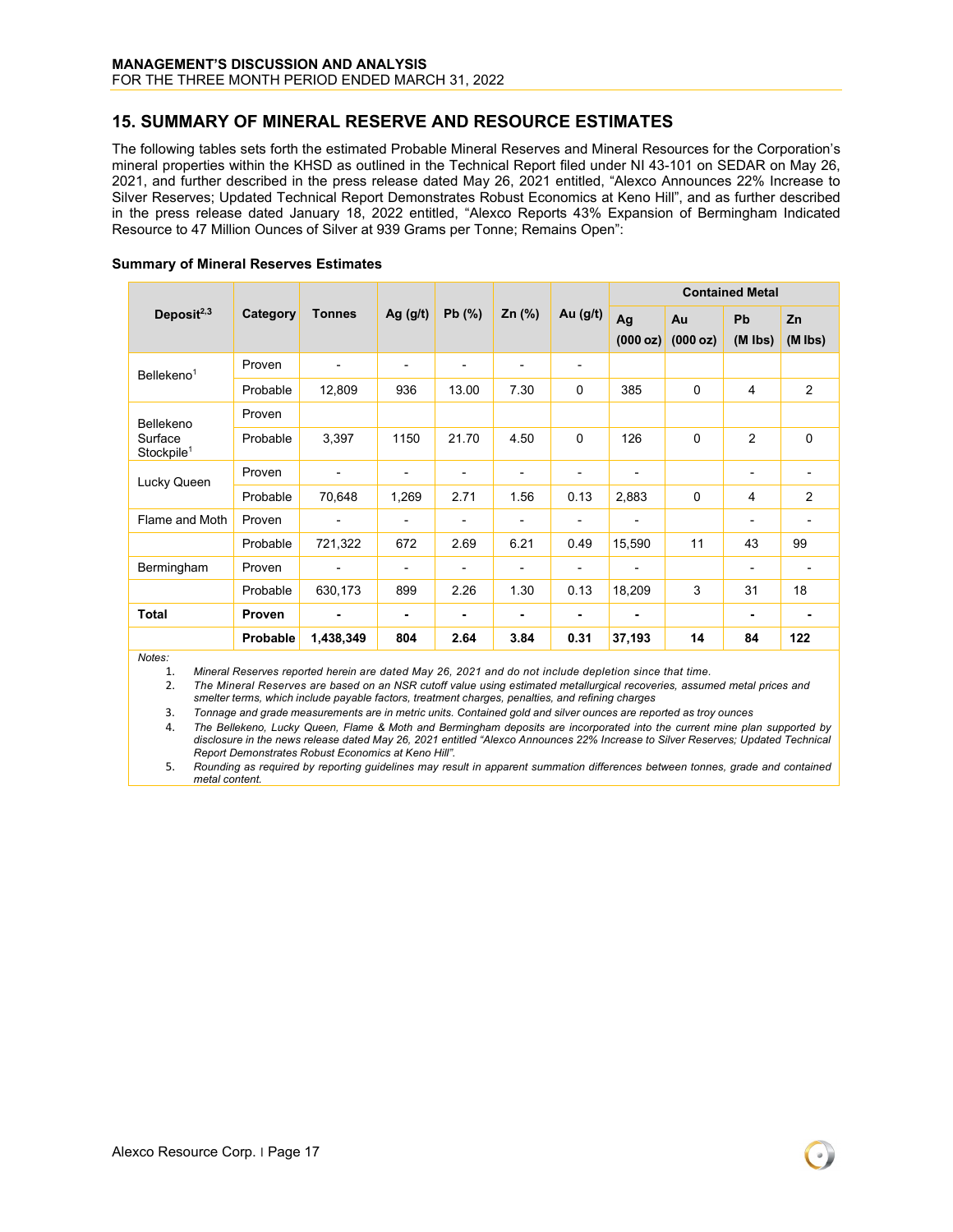| Category               | <b>Deposit</b> | <b>Tonnes</b> | Ag $(g/t)$ | Au $(g/t)$ | $Pb$ (%) | $Zn$ (%) | <b>Contained</b><br>Ag(oz) |
|------------------------|----------------|---------------|------------|------------|----------|----------|----------------------------|
| Indicated              | Bellekeno      | 213,000       | 620        | n/a        | 5.5%     | 5.5%     | 4,246,000                  |
|                        | Lucky Queen    | 132,300       | 1,167      | 0.2        | 2.4%     | 1.6%     | 4,964,000                  |
|                        | Flame & Moth   | 1,679,000     | 498        | 0.4        | 1.9%     | 5.3%     | 26,883,000                 |
|                        | Onek           | 700,200       | 191        | 0.6        | 1.2%     | 11.9%    | 4,300,000                  |
|                        | Bermingham     | 1,562,700     | 939        | 0.2        | 2.6%     | 1.7%     | 47,210,000                 |
| <b>Total Indicated</b> |                | 4,287,200     | 635        | 0.3        | 2.2%     | $5.0\%$  | 87,603,000                 |
| <b>Inferred</b>        | Bellekeno      | 302,000       | 359        | n/a        | 2.5%     | 5.4%     | 3,486,000                  |
|                        | Lucky Queen    | 257,900       | 473        | 0.1        | 1.0%     | 0.8%     | 3,922,000                  |
|                        | Flame & Moth   | 365,200       | 356        | 0.3        | 0.5%     | 4.3%     | 4,180,000                  |
|                        | Onek           | 285,100       | 118        | 0.4        | 1.2%     | 8.3%     | 1,082,000                  |
|                        | Bermingham     | 843,400       | 735        | 0.2        | 2.0%     | 1.3%     | 19,930,000                 |
| <b>Total Inferred</b>  |                | 2,053,600     | 494        | 0.2        | 1.6%     | 3.3%     | 32,600,000                 |

#### **Summary of Indicated and Inferred Resource Estimates**

*Notes:*

1. *All Mineral Resources are classified following the CIM Definition Standards for Mineral Resources and Mineral Reserves (May 2014) of NI 43-101.*

- 2. *Indicated Mineral Resources are inclusive of Probable Mineral Reserves estimates.*
- 3. *Mineral Resources are not Mineral Reserves and do not have demonstrated economic viability. All numbers have been rounded to reflect the relative accuracy of the estimates.*

4. *The Mineral Resource estimates comprising Lucky Queen and Flame & Moth, and Onek are supported by disclosure in the news release dated May 26, 2021 entitled "Alexco Announces 22% Increase to Silver Reserves; Updated Technical Report Demonstrates Robust Economics at Keno Hill".*

5. *The Mineral Resource estimate for the Bermingham deposit is supported by disclosure in the news release dated January 18, 2022 entitled "Alexco Reports 43% Expansion of Bermingham Indicated Resource to 47 Million Ounces of Silver at 939 Grams per Tonne; Remains Open" and the Mineral Resource estimate has an effectivedate of November 30, 2021.* 

- 6. *The Mineral Resource estimate for the Lucky Queen, Flame & Moth and Onek deposits have an effective date of January3, 2017.*
- 7. *The Mineral Resource estimate for the Bellekeno deposit is based on an internal Mineral Resource estimate completed by Alexco Resource Corp. and externally audited by SRK Consulting Inc., having an effective date of January 01, 2021. This* Mineral Resource estimate has been depleted to reflect all mine production from Bellekeno to the end of December 2020.

#### **Summary of Historical Resource Estimates**

|                                       |                                | <b>Tonnes</b> | Ag $(g/t)$ | Au $(g/t)$ | Pb(%) | Zn $(%)$ | <b>Contained</b><br>Ag $(oz)$ |
|---------------------------------------|--------------------------------|---------------|------------|------------|-------|----------|-------------------------------|
| <b>Historical</b><br><b>Resources</b> | Silver King <sup>1,2</sup>     |               |            |            |       |          |                               |
|                                       | Proven, probable and indicated | 99,000        | 1,354      | n/a        | 1.6%  | 0.1%     | 4,310,000                     |
|                                       | Inferred                       | 22,500        | 1.456      | n/a        | 0.1%  | n/a      | 1,057,000                     |

*Notes:*

*1. Historical resources for Silver King were estimated by UKHM, as documented in an internal report entitled "Mineral Resources and Mineable Ore Reserves" dated March 9, 1997. The historical resources were estimated based on a combination of surface and underground drill holes and chip samples taken on the vein and calculated using the polygonal (block) model and the 1997 CIM definitions for resource categories. Verification of the estimate would require new drill holes into a statistically significant number of the historical resource blocks and/or a combination of on-vein sampling. A Qualified Person (as defined by NI 43-101) has not done sufficient work to classify this estimate of historical resources as current Mineral Resources or Mineral Reserves, nor is Alexco treating this historical estimate as current Mineral Resources or Mineral Reserves.* 

*2. The disclosure regarding the summary of historical Mineral Resources for Alexco's mineral properties within the Keno Hill District has been reviewed and approved by Neil Chambers, P.Eng., Mine Superintendent and a Qualified Person as defined by NI 43-101.*